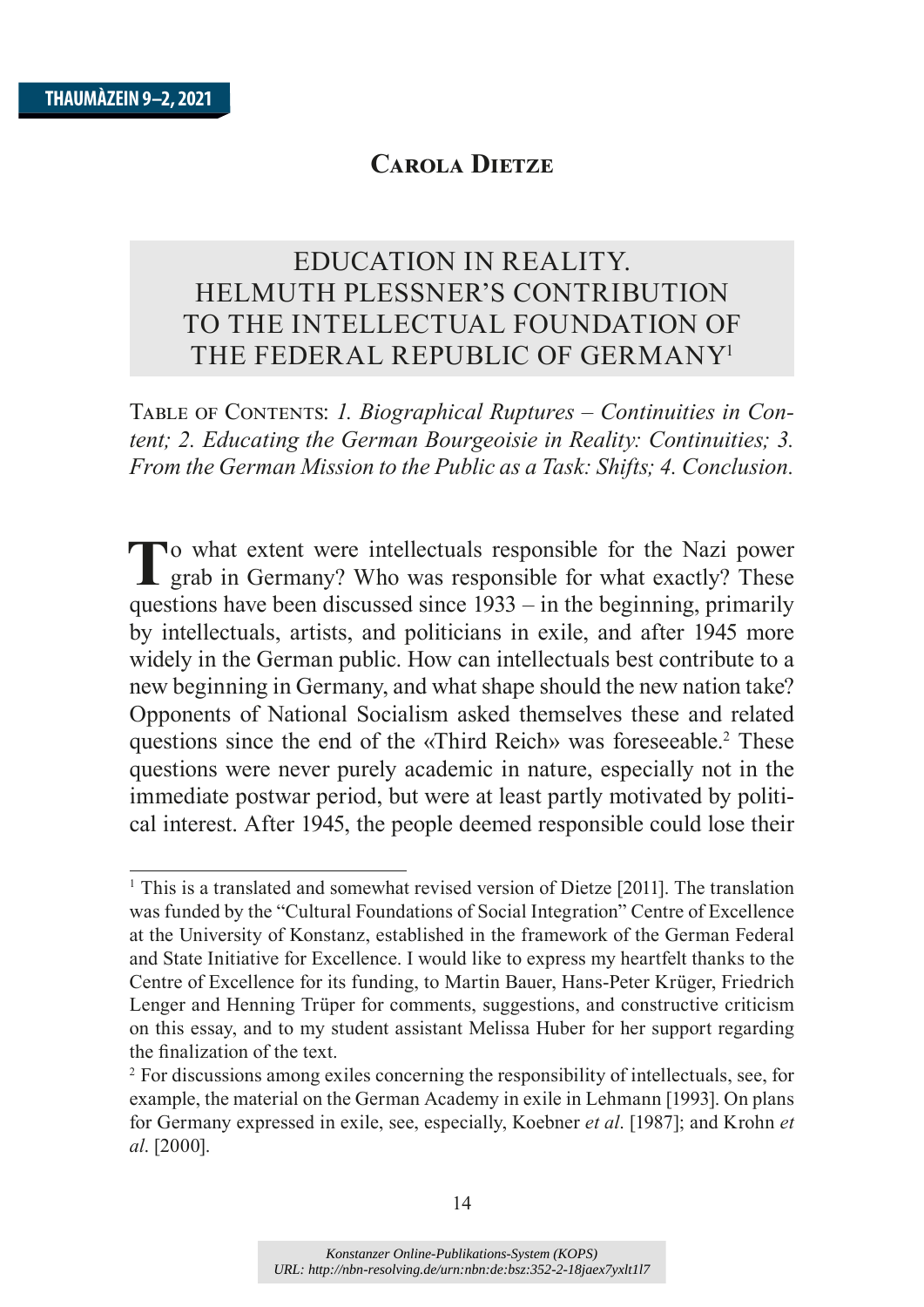academic positions. By contrast, those who managed to convince the new university administrations and the Allied and political authorities that they and the disciplines they represented would contribute to developing a democratic society often received generous support. Yet even from the mid-1960s, when the generation most accountable for the Nazi takeover, the war of aggression, and the Holocaust reached retirement age, the debates about responsibility and the contribution of individual intellectuals did not abate. Moreover, the issue of personal responsibility expanded to include how one dealt with Germany's past. For example, the students of historians who had borne some responsibility during the «Third Reich» have, more recently, also had to address how they dealt with their teachers' past. And this question, too, was political as it could serve to establish or destroy individuals' moral legitimacy.<sup>3</sup>

However, around 1990, two books appeared that were particularly influential in forging a new analytical perspective on intellectuals' relationship to National Socialism: the 1987 study *The Other God That Failed: Hans Freyer and the Deradicalization of German Conservatism* by Jerry Z. Muller, and Dirk van Laak's 1993 work Gespräche in *der Sicherheit des Schweigens.* Muller's subject was sociologist Hans Freyer, who became a prominent proponent of the «Conservative Revolution» and an intellectual pioneer of National Socialism with his book *Revolution von rechts* (1931). Without whitewashing, Muller traced Freyer's ideological positions toward the end of the 1920s, as well as the ways that he conformed to the Nazi state of his own accord (his *Selbst-Gleichschaltung*) and worked toward getting the University of Leipzig and the German Society for Sociology to conform to Nazi ideology as well *(Gleichschaltung*); at the same time, Muller showed that Freyer began to grow increasingly disillusioned with National Socialism in 1935, leading him to undergo a process of deradicalization. Muller's aim was not to assign political blame but to examine by means of this case study a thought process experienced by a host of radical German conservatives. He sought to understand how a prominent intellectual who had welcomed and supported the Nazi «revolution» dealt with the

<sup>&</sup>lt;sup>3</sup> A good introduction to these debates can be found in Fischer & Lorenz [2007]. The questions and answers of the student generation in the historical field can be found in Hohls & Jarausch [2000].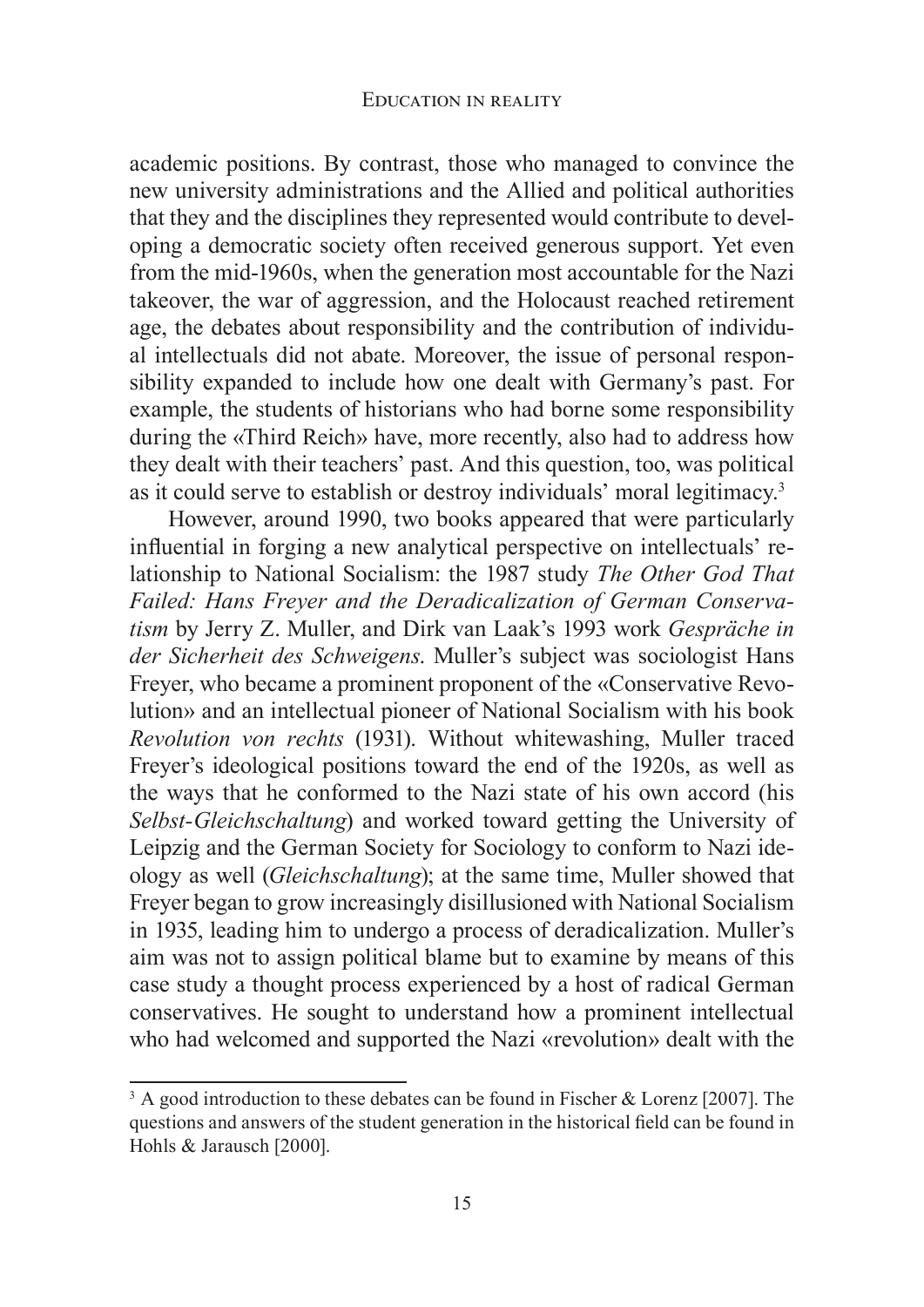direction it took and to determine what conclusions Frever drew from this. As a sort of complement to Muller's work, Dirk van Laak analyzed the corresponding ways in which people dealt with the past in the early Federal Republic using the example of Carl Schmitt and his followers. In van Laak's work as well, the precise investigation of intellectual processes of interpretation, reinterpretation, and adaptation under new political conditions took the place of moralizing outrage at the influence that Schmitt still wielded in the Federal Republic.

These two works inspired a series of case studies, most of which examined the «Academic Politics of Memory» (Akademische Vergangenheitspolitik) by means of biographies of German intellectuals [Weisbrod 2002; 2003].<sup>4</sup> If one juxtaposes the results of these and other similar studies, certain patterns of behavior with significant overlap come to light, ranging from self-mobilization and deradicalization to complete breaks with the past. «Self-mobilization» was a relatively common reaction around the beginning of the 1930s. It can be defined as a radicalization of one's thinking and actions expressed by direct political engagement with the National Socialist movement, and the hope that Nazis would carry out the imminent national revolution. Hans Freyer self-mobilized around the time of the elections in September 1930; Martin Heidegger did so at the latest from 1932, with Carl Schmitt falling in line at the time of the Nazi takeover in 1933 [see Muller 1987, Ch. 6; Ott 1992, 131 ff.; Morat 2007, Ch. 2.4; Gross 2000, 42 ff.]. Less prominent intellectuals seem to have followed this pattern as well [see Langewiesche 1997]. Deradicalization – understood as (voluntary or involuntary) retreat from politics accompanied by disillusionment with some developments in the  $\kappa$ Third Reich $\mathcal{P}$  – generated a broad spectrum of behaviors. One pole, exemplified by Carl Schmitt, Martin Heidegger, and Ernst Jünger, among others, is characterized by a large degree of continuity. These intellectuals adhered to the positions they had held

<sup>&</sup>lt;sup>4</sup> On the term «Academic Politics of Memory», see Weisbrod [2002; 2003]. For case studies that followed, see the contributions in Weisbrod's aforementioned 2002 book; as well as Morat [2007]. Carola Dietze applied the same approach to the biography of an emigrant in Dietze [2006a]. Further studies with analogous research interests include, for example, Etzemüller [2001]; Eckel [2005]; Dehli [2007]; and for the GDR Keßler [2001].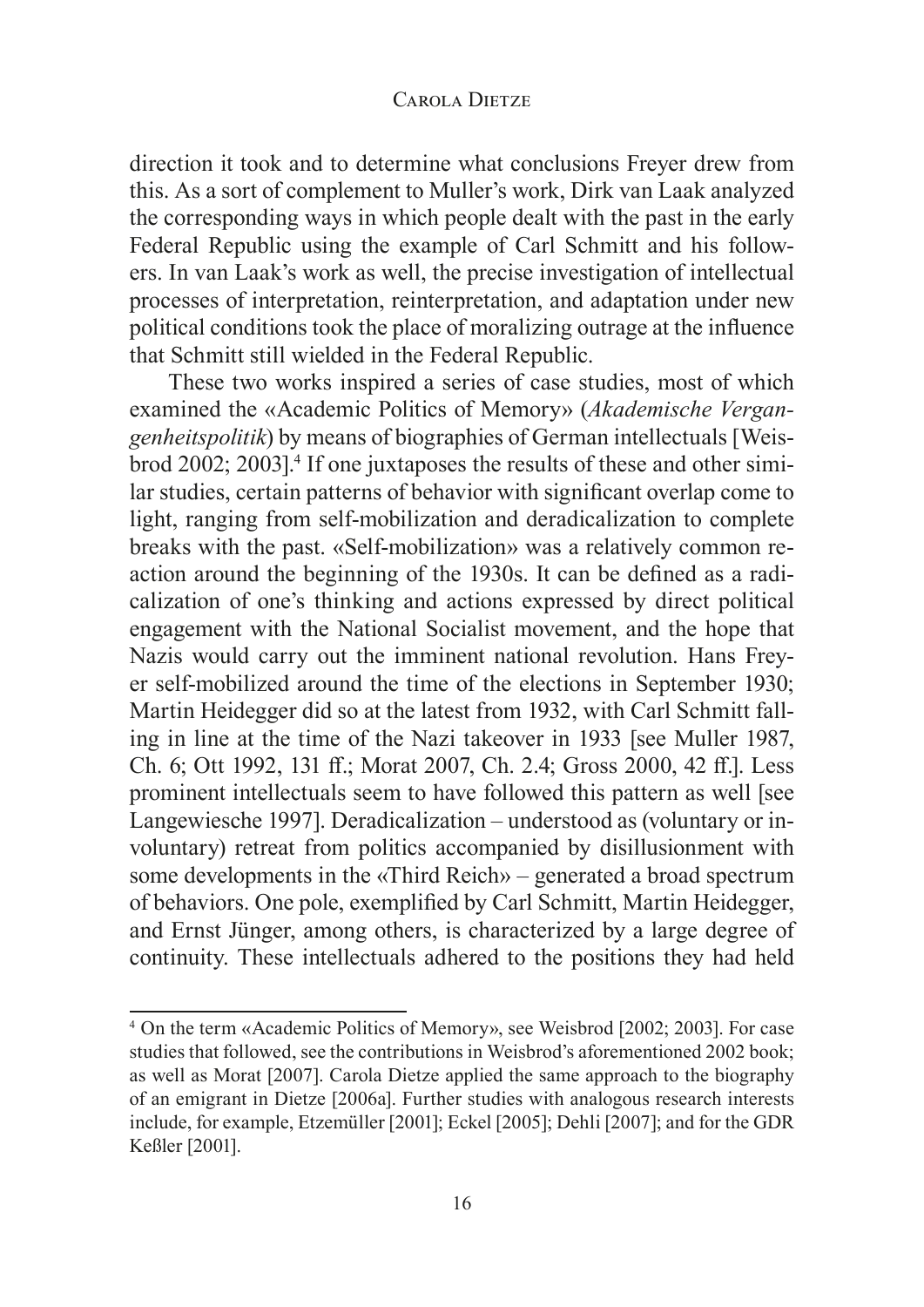around 1933. To compensate for their unexpected marginalization, however, they now sought out conversation exclusively with like-minded people, cultivated «attitudes of seclusion and passivity» [Morat 2007, 13], defended themselves from criticism and quietly distanced themselves from their former positions with subtle arguments, and postponed their anticipation of the true revolution to the distant future [van Laak 1993, esp. Chs. 2.2 and 3.1; Morat 2007, particularly Chs. 3-4]. Others (such as Hans Freyer) reconsidered their own fundamental political assumptions, said adieu to radical politics, and resignedly criticized the modern, liberal society in the Federal Republic they had previously aimed to prevent [see Muller 1987, Chs. 8-10]. Still others (like Alexander Mitscherlich) tried to break as thoroughly as possible with the guiding political and academic principles of their Nazi past by effecting a radical Westernization, now expressing suspicion for German traditions of thought per se [see Dehli 2007, 124 ff.]. The pole of the greatest discontinuity is represented by Hans Schneider, who tried to denazify himself by changing his identity. He had been a unit leader in Heinrich Himmler's personal staff, as well as the man in charge of SS-Ahnenerbe (ancestral heritage) in the Netherlands. Under the guise of Hans Schwerte, though, he became a left-liberal-leaning professor of literature at the Rheinisch-Westfälische Technische Hochschule (RWTH) in Aachen [see Leggewie 1998; König 1998]. These various responses of intellectuals who supported National Socialism to developments in the «Third Reich» typically emerged at certain historical moments: those who cultivated continuity in their thinking or gradually transformed it usually began to grow disillusioned in the mid-1930s, whereas those who chose to break completely with the past typically did so in the mid- $1940s.$ 

In addition to these studies addressing the question of intellectuals' responsibility and how they dealt with it, new studies have taken up the question of how intellectuals contributed to the success of the Federal Republic. The point of reference for this debate is an essay collection from 1999 which maintains that the Frankfurt School was responsible for «The Intellectual Foundation of the Federal Republic» [Albrecht et *al.* 1999. In contrast, Paul Nolte regarded the subject of sociology per se as an anti-utopian «science of reality» and applied Jerry Muller's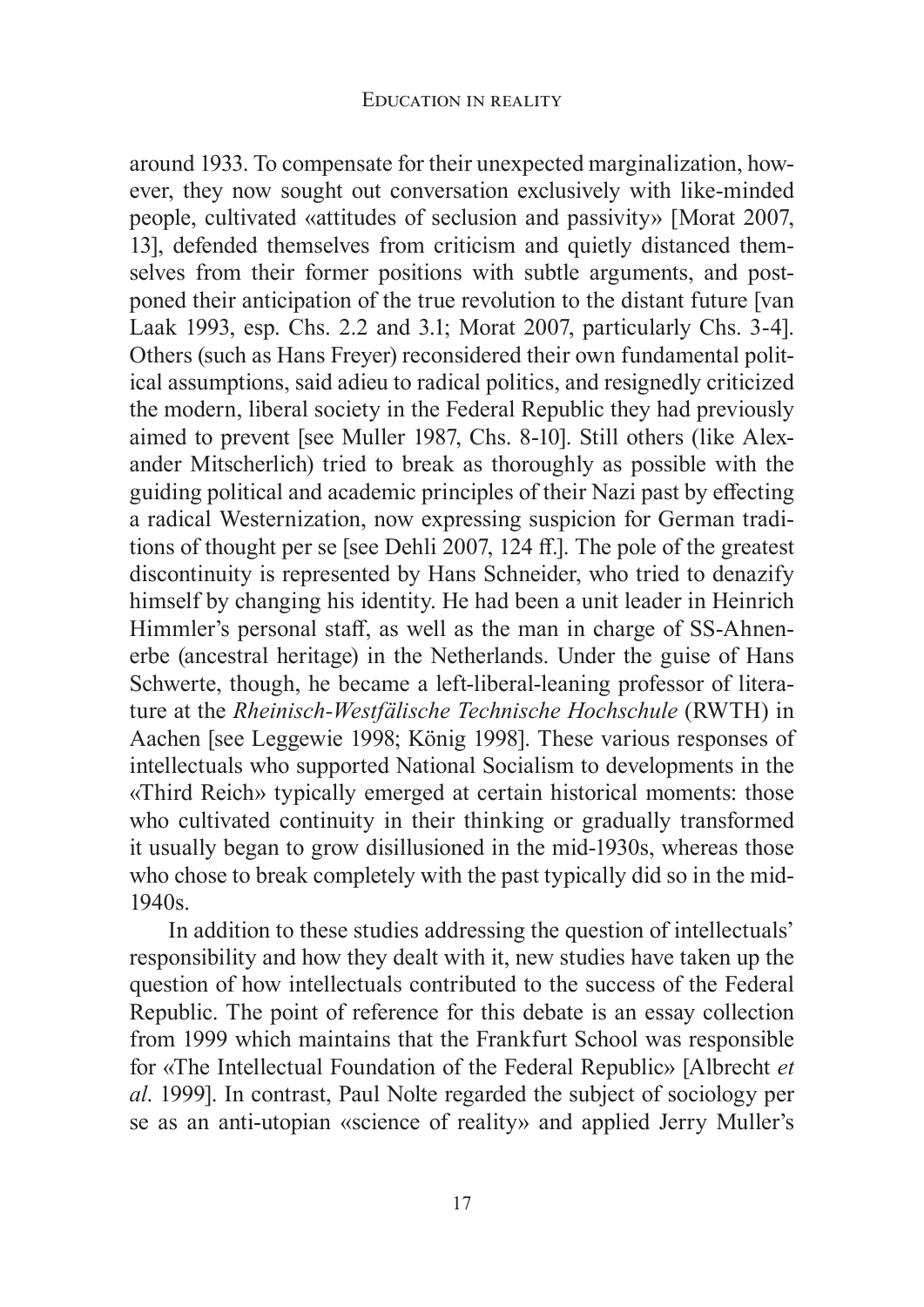deradicalization thesis, developed for «Conservative Revolutionaries», to the social sciences in the Federal Republic on the whole (and particularly to the schools in Frankfurt, Cologne, and Münster that revolved around Theodor W. Adorno and Max Horkheimer, René König, and Helmut Schelsky). Nolte saw the work of sober sociology – wherein the «shrinking of the time frame» constituted a «departure from uto $pia$  (Reinhart Koselleck) – as crucial to the success of the Federal Republic [Nolte 2000]. Jens Hacke, in turn, declared deradicalization and the departure from utopian thinking a «philosophy of civic-ness» (Philosophie der Bürgerlichkeit) and located its origin in the circle of students around the Münster philosopher Joachim Ritter. In his view, intellectuals like Hermann Lübbe and Odo Marquard (and *not* those in Frankfurt who persisted in their utopian and critical thinking) carried out the «liberal-conservative establishment of the Federal Republic», thus making the decisive contribution to the success of democracy in Germany [Hacke 2006; 2009].

One problem with this debate about intellectuals' contribution to the new beginning in Germany, aside from its renewed politicization, is that neither the concept of «intellectuals» nor that of «contribution» is clearly defined. For example, there is no clear distinction between intellectuals and academics, nor discussion of which non-academics qualify as intellectuals or may have been able to make an intellectual contribution. Thus far, the authors in the debate have dealt exclusively with professors – indeed, only with German professors in the humanities and social sciences – without discussing this exclusive selection or justifying it. Even the possible intellectual contributions of natural scientists fail to come into view, let alone those of German and international writers, poets, artists, architects, city planners, musicians, stage artists and actors; newspaper, radio, and television journalists; and politicians who reflected on the development of the state; the effects of supranational and impersonal processes like the Cold War and the emergence of consumer and media society are, likewise, left out.<sup>5</sup> Such a narrow focus does not do justice to the intellectual life of the early Federal Republic; moreover, it seems that scholars are overestimating their own field's sig-

<sup>&</sup>lt;sup>5</sup> For such a broad approach, Hermand [1989] still sets the standard; as well as, above all, the volumes by Schildt & Sywottek [1998]; Naumann [2001]; and Herbert [2002].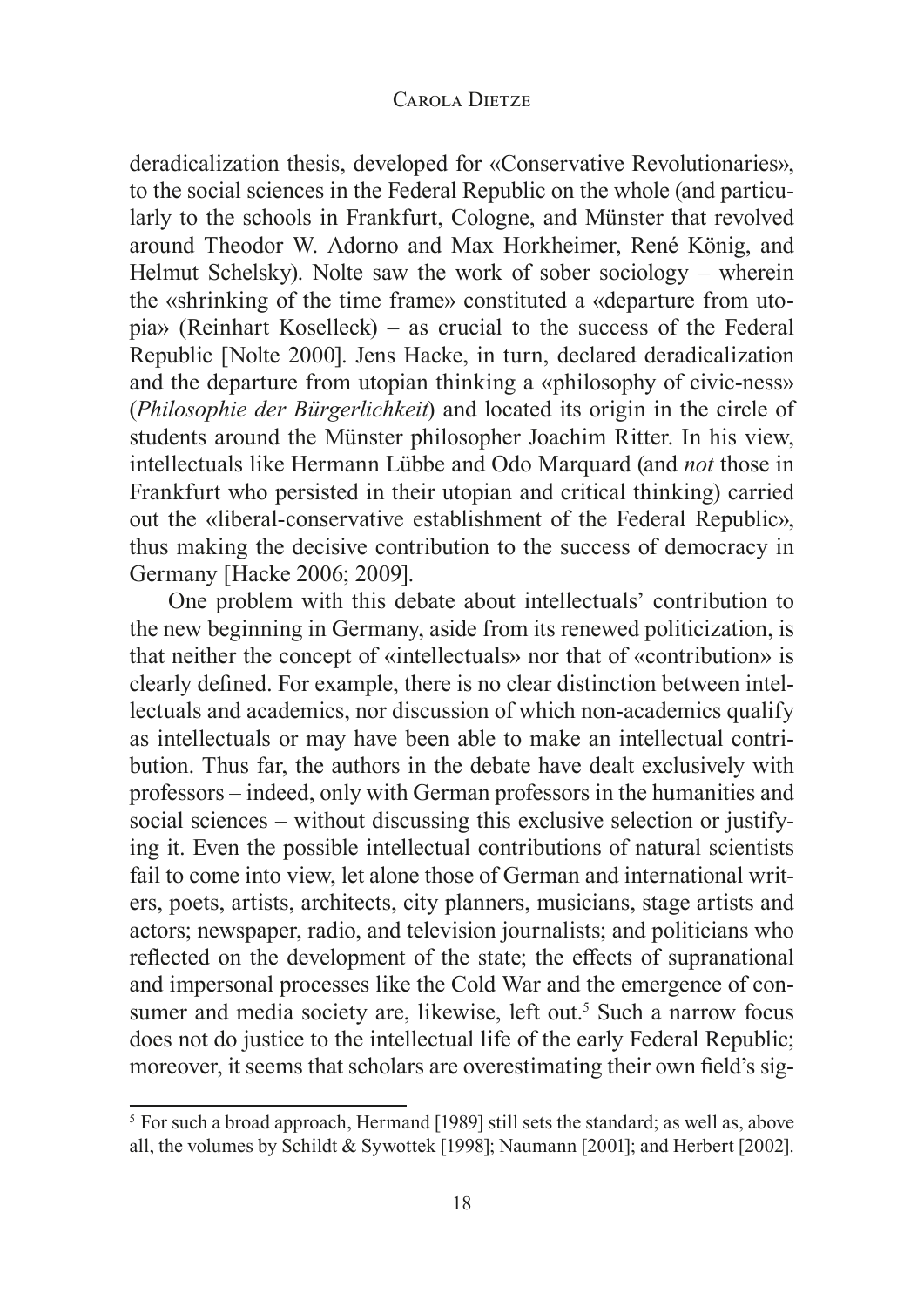nificance for society. This tendency is exacerbated by a lack of criteria for determining what even counts as an «intellectual contribution to the foundation of the Federal Republic». In the tradition of focusing on the high points of intellectual history, the aforementioned literature does retrace the debates of university professors and the transformation of their arguments. However, the reach of these debates – the concrete influence that the protagonists wielded both inside and outside of academia – remains unclear, as does the nature of the relationship between this influence and other factors. Consequently, studies in reception history – like those in the history of science – are needed [see, for example, Kelly 1981. Only with the help of such studies can the relative importance of the contribution of social scientists and scholars in the humanities to the intellectual foundation of the Federal Republic be ascertained.

The following remarks place Helmuth Plessner's thinking and intellectual development in the context of these two research debates while keeping the abovementioned reservations in mind. First, we have to determine whether Plessner was even an intellectual (Intellektueller). He himself would have used the term *Geistiger* (thinker) or *Gebildeter* (educated person) and saw himself as a philosopher and professor who tried to do justice to the social responsibility that came with his public office and exceptional status. This self-understanding, however, corresponds to what today would ordinarily be called an «intellectual»: a person educated in scholarship and the arts who works primarily in the realm of thought, takes a stand on social issues, and expresses them in society.<sup>6</sup> Among intellectuals so defined, Plessner is a rare breed in twentieth-century Germany. He was a man of the political middle who rejected totalitarianism on both the right and left all his life – indeed, he expressly cautioned against both forms of political extremism. He likewise rejected every form of essentialism as not appropriate for man *(den*) *Menschen*) and was fundamentally skeptical of any kind of thinking that promised salvation in this world. Moreover, he was a «half-Jew» and an emigrant. Thus, in contrast to the abovementioned right-wing intellectuals who advocated for the «Third Reich». Plessner did not undergo processes of self-mobilization and disillusionment, nor did he

 $6$  See, for example, the definition in *Duden* [2001, 839]. The sociopolitical dimension is lacking in *Duden*, although it is still present by means of the term's etymology.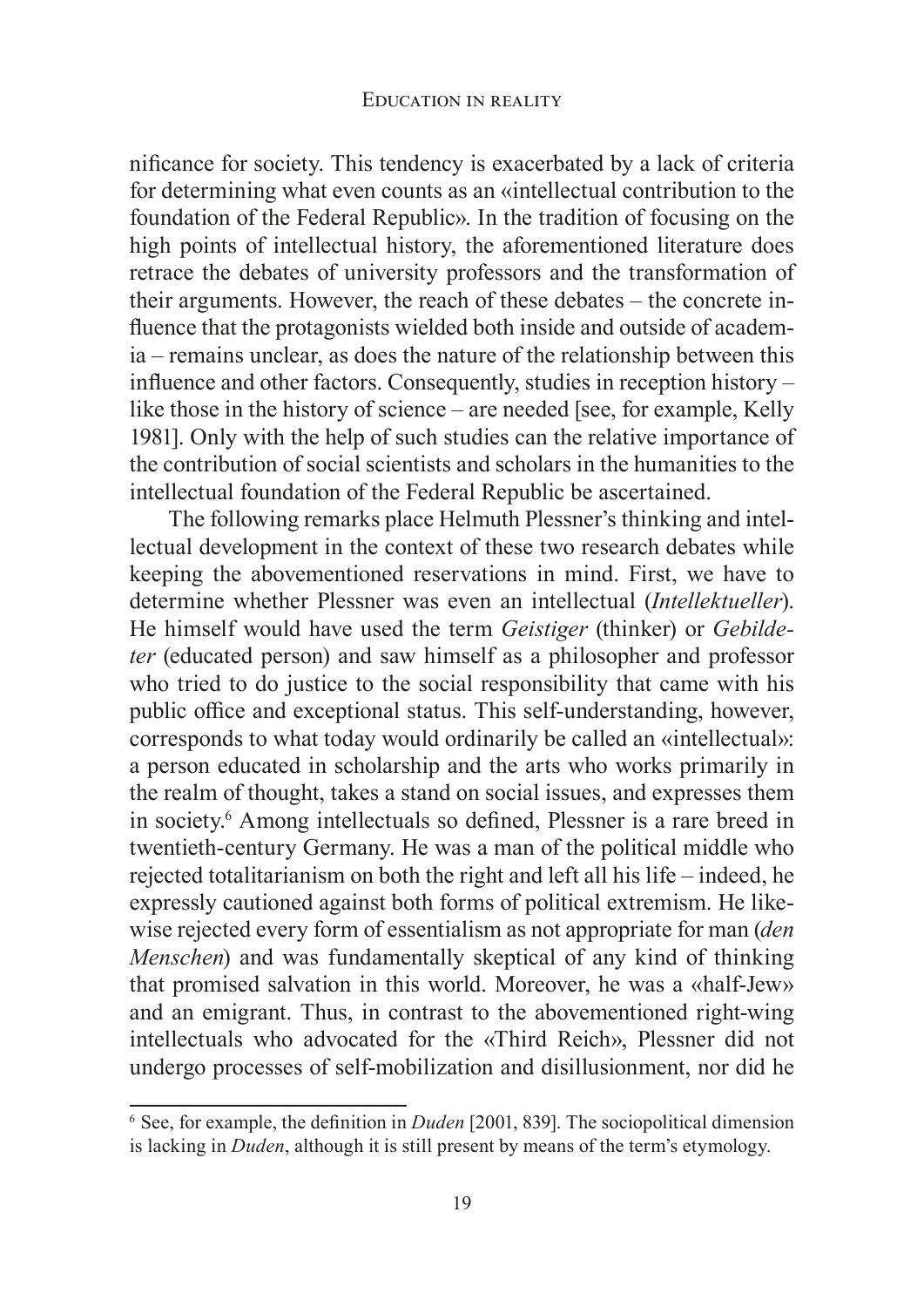have to deal with the issue of his own guilt. In the case of Plessner, who was a liberal philosopher and sociologist and also a victim of the Nazi regime, the question is rather what conclusions he drew from his experience of National Socialism and the Second World War and the effects this had on his thinking and actions. In answering this question, I will demonstrate continuity and shifts in his themes, contents, methods, and political positions, as well as his comportment and self-understanding as a philosopher and professor. I will focus on Plessner's political philosophy, particularly of the 1930s and 1950s, and ask: did an intellectual who was never radical undergo processes of deradicalization and departure from utopia, too?

In order to answer this question, I will first briefly describe the continuities and ruptures in Plessner's life and oeuvre. The second section will analyze the education of the German bourgeoisie in reality (*Erziehung zur Wirklichkeit*) – and away from utopian thinking – as a decisive and ever-present concern in Plessner's political philosophy. After that, the discussion turns to the shifts Plessner's experience of National Socialism and World War II brought about in his thinking. In the course of the investigation, it will become apparent that Plessner's works are largely characterized by continuities in his basic convictions. Ruptures are more likely caused by the conditions of his life, such as his expulsion from Germany, than by a need to rethink his ideas: neither in his contributions to philosophical anthropology nor in his political philosophy did he need to fundamentally alter his positions or announce a «conversio» (Kehre) (Martin Heidegger). Nonetheless, Plessner's experience of National Socialism did change his thinking and actions. Looking for continuity and shifts in Plessner's life and oeuvre, one can observe parallels between the years up to about 1925 and from 1934/35, whereas the time around 1930 is different from the other phases. Plessner's patterns of thinking and acting around 1950 most clearly resemble his patterns from the beginning of the 1920s and from 1935 onwards rather than his patterns around 1930. These changes, however, constitute shifts rather than ruptures or profound revisions. Concerning the timing of these shifts, they correspond roughly to the period when the right radical thinkers were undergoing self-mobilization and disillusionment. They relate to Plessner's expectations of Germany, as well as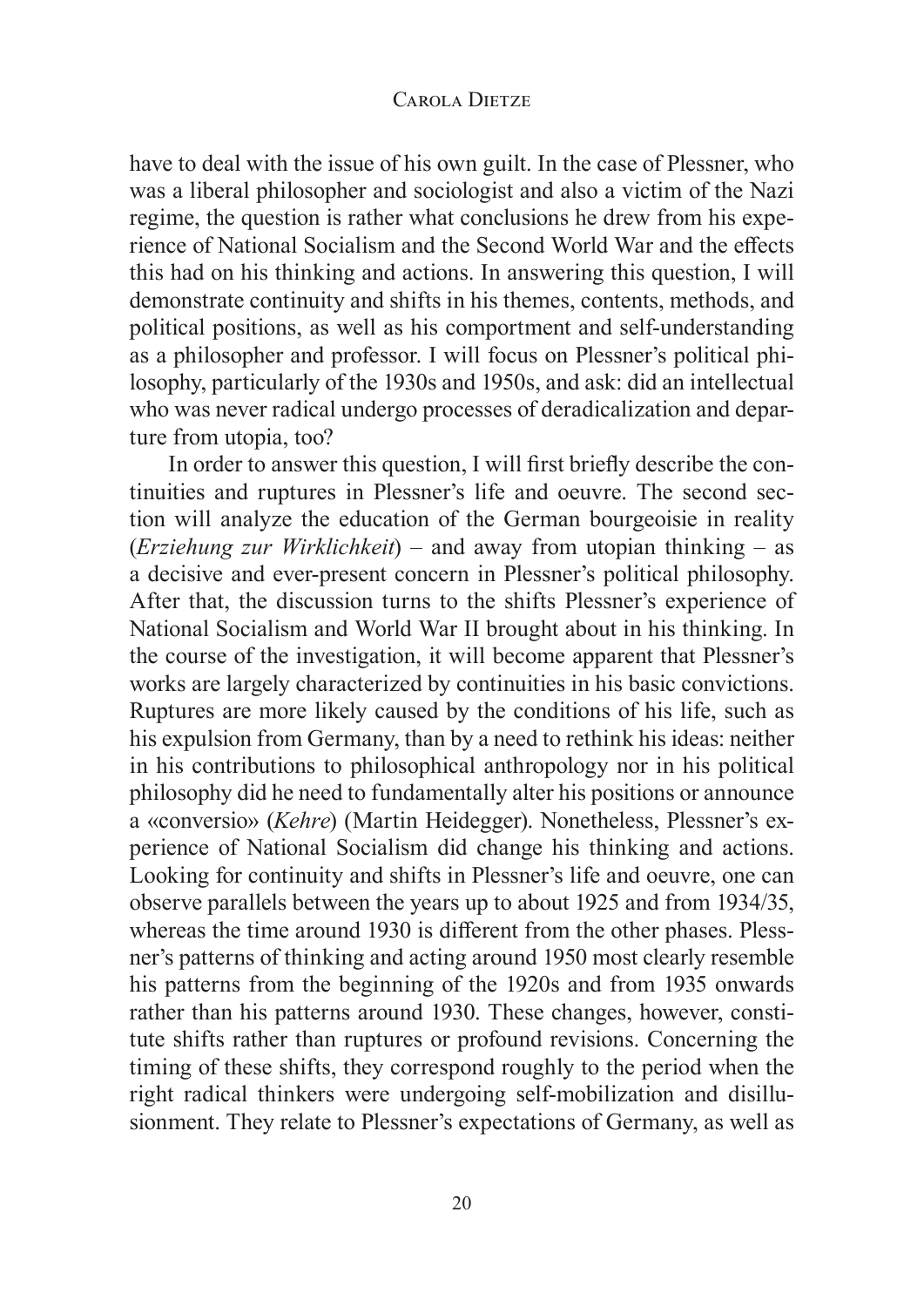his relationship to the public: Around 1935, Plessner gave up both the idea of a German mission and his elite habits of the years around 1930. Instead, he transformed himself into an internationally effective scholar who consciously took on the role of a public intellectual.

# *1. Biographical Ruptures – Continuities in Content*

Helmuth Plessner, born in Wiesbaden in 1892, was the son of Fedor Plessner, a doctor and medical counselor, and his wife Elisabeth. He grew up in a prestigious private sanatorium frequented by international patients.7 He studied medicine, biology, and philosophy in Freiburg, Heidelberg, Berlin, Göttingen, and Erlangen. At the beginning of World War I, he volunteered to serve but could not because he was disabled in his right arm. Instead, Plessner completed his doctorate in the summer of 1916 with a dissertation on Kant. He finished his habilitation in 1920 in Cologne and taught there as an adjunct professor (*Privatdozent* and *außerplanmäßiger Professor*) until 1933. With his publications Die Einheit der Sinne [1923] (The Unity of the Senses) and Die Stufen des Organischen *und der Mensch* [1928] (Levels of Organic Life and Human [2019]), he developed his own version of modern philosophical anthropology. In addition, with *Die Grenzen der Gemeinschaft* [1924] (Lim*its of Community* [1999]) and *Macht und menschliche Natur* [1931] *(Political Anthropology* [2018]), he outlined a political philosophy built upon principles of his anthropology. In January 1933, President Hindenburg made Adolf Hitler chancellor of Germany. Shortly after the introduction in April 1933 of the Law for the Reconstitution of the Professional Civil Service (Gesetz zur Wiederherstellung des *Berufsbeamtentums*), which discriminated against all state servants

 $7$  On Plessner's life and work, see, in particular, Dietze [2006a]; as well Krüger [1999] and Krüger [2001]; Haucke [2000]; Kämpf [2001]; Fischer [2008]; and for the period up to 1933, Schüßler [2000]. For introductory texts and discussions of Plessner's works in English, cf. esp. the special issue of *Iris* [Philosophical Anthropology and Contemporary German Thought 2009], the special issue Soma and Psyche edited by Shusterman for the *Journal of Speculative Philosophy* [Shusterman 2010], de Mul  $[2014]$ , Fischer  $[2018]$ , as well as Bernstein  $[2019]$ .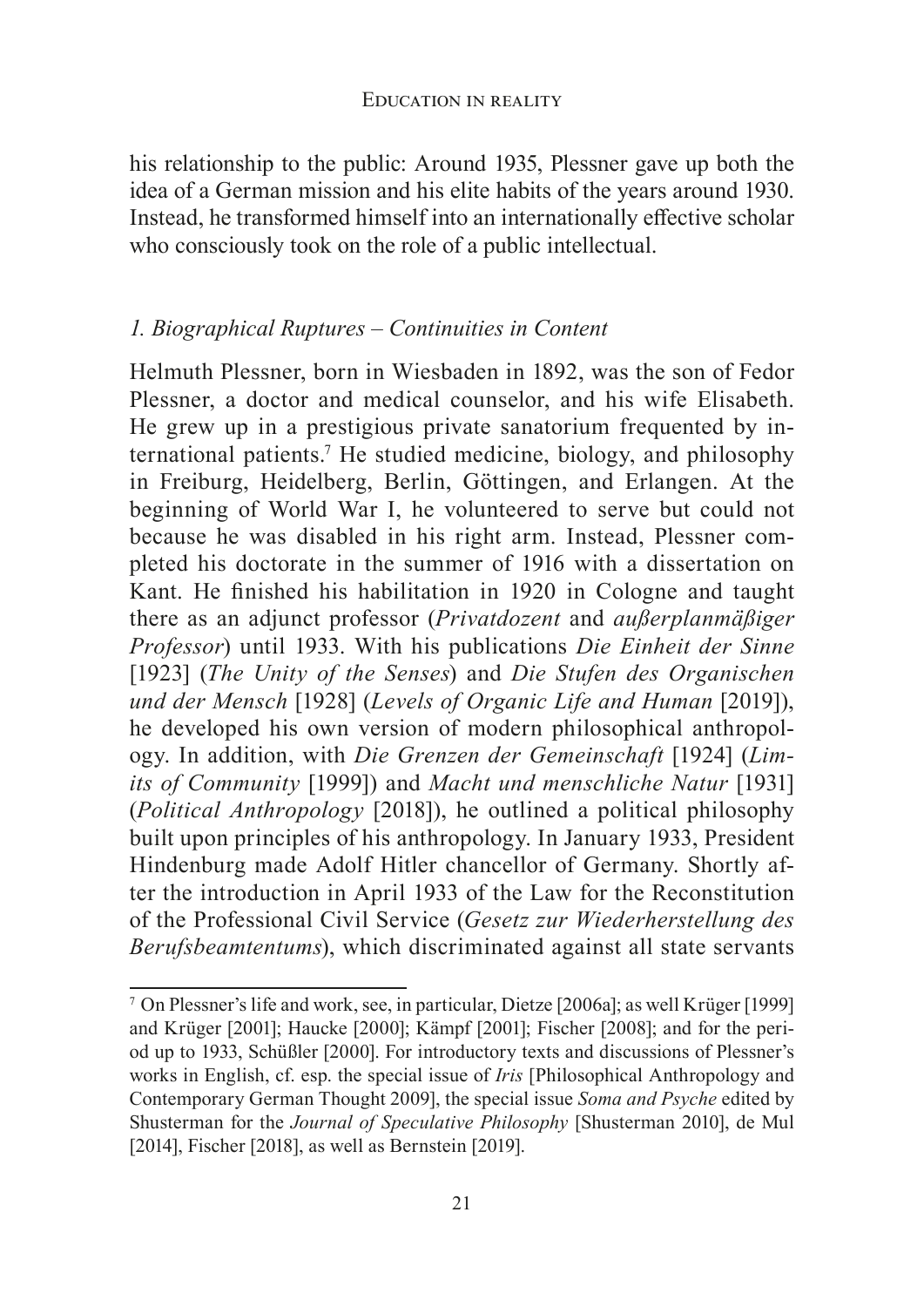who did not support National Socialism or were of Jewish descent, Plessner was prohibited from teaching at a German university. At first, in the hope of getting a position at the newly founded University of Istanbul, he traveled to Turkey. There, he received word that his Dutch colleague Frederik J. J. Buytendijk would be able to offer him a two-year fellowship at the University of Groningen. Plessner went to the Netherlands, where his analysis of the National Socialist rise to power, Das Schicksal deutschen Geistes im Ausgang seiner bürgerlichen Epoche (later revised and republished as the much better known Die verspätete Nation [1974], in English: The Delayed Na*tion*), emerged from lectures for students in all departments in 1934 and 1935. Thanks to a fellowship from the Rockefeller Foundation and later an endowed chair in sociology created specifically for him, he was able to remain in Groningen. It was during this time that he was able to continue his philosophical anthropology with *Lachen* und Weinen [1941] (Laughing and Crying [1970]). The German occupying forces dismissed Plessner once again in 1943. He managed to survive the war years and the Holocaust by going underground in Utrecht and Amsterdam. After the war ended, he took up his professorship in sociology once again, and in 1946 was appointed full professor of philosophy, a rare distinction for a German in the Netherlands directly after the war. In 1951, he received an appointment at the University of Göttingen, where he taught as a sociologist and philosopher until 1962. After his retirement, he accepted an invitation to become the Theodor Heuss Professor at the New School for Social Research in New York. Thereafter, he settled down in Erlenbach near Zürich and lectured part-time at the University of Zürich. He returned to Göttingen at an advanced age, dying there at 93.

In view of Plessner's life story, it is hardly surprising that his rejection of radicalism and essentialism, as well as his skepticism of utopian political expectations and thinking that promised salvation in this world, were not just intellectual positions but convictions that he lived by. What's more, he embodied them to model how to deal with others and out of personal need. In the international private sanatorium that his parents ran, he had grown up around the art of cosmopolitan sociability of the fin-desiècle. Certainly, he did not belong to the «Uncompromising Generation»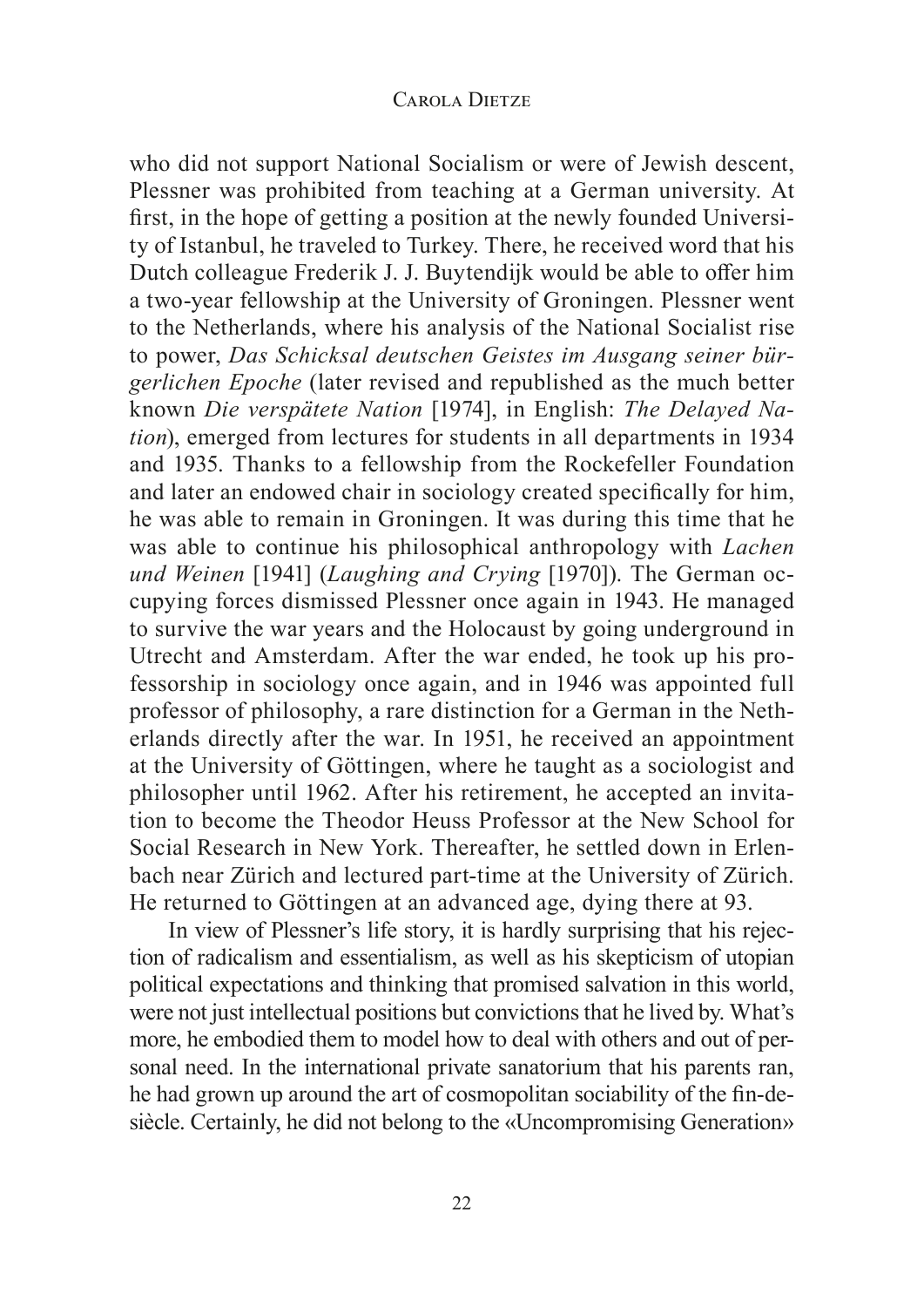[Wildt 2010].<sup>8</sup> In addition, Plessner's self-perception contradicted others' perception of him because his background did not assign him a clear identity  $-$  his father was born Jewish but converted to Lutheranism and his mother was of the Reformed confession. Whereas Plessner perceived himself simply as a German – or, more precisely, a Prussian – he was frequently regarded as a Jew. Consequently, he was a man of the middle for whom issues were never merely black and white  $-$  a sociable person who could easily glide between and relate to various social circles.<sup>9</sup>

According to Dutch sociologist Reinier F. Beerling, this basic attitude helped to make Plessner's acculturation and acceptance in Dutch exile easier:

If the German tendency toward globalism and the fool's privilege of speculation had been part of your baggage as an immigrant, then your encounter with the Dutch might have ended in less felicitous relations. But there was something very Dutch about you even before you crossed our border: a certain aversion to taking philosophical matters to an extreme, positioning yourself as a humanitarian and non-utopian, and taking yourself as a philosopher, indeed, very – but not deadly – seriously [R. F. Beerling, Festrede zum 80-jährigen Helmuth Plessner, University Library Groningen, in the following cited as ULG, H. Plessner papers.

For his part, Plessner greatly appreciated the patrician bourgeois culture and tolerance, as well as the sense of reality, in his host country. Shortly after his remigration to take up a professorship in Göttingen, he wrote back to Groningen that many of the German students were lacking «the political understanding and the sense of proportion that virtually everybody in Holland possesses» [Helmuth Plessner to Jacobus L. H. Cluysenaer, n.d., ULG, H. Plessner papers, 138.224. In the basic structure of his personality, Plessner was a sociable but independent person who respected distance. This was one continuity in his biography and thinking that his life experiences reinforced.

<sup>&</sup>lt;sup>8</sup> On this, see, with supporting documentation, Dietze [2006a, Ch. 2.1]. For the characteristics of the uncompromising generation, see Wildt [2010].

 $9$  For more details, see Dietze [2008].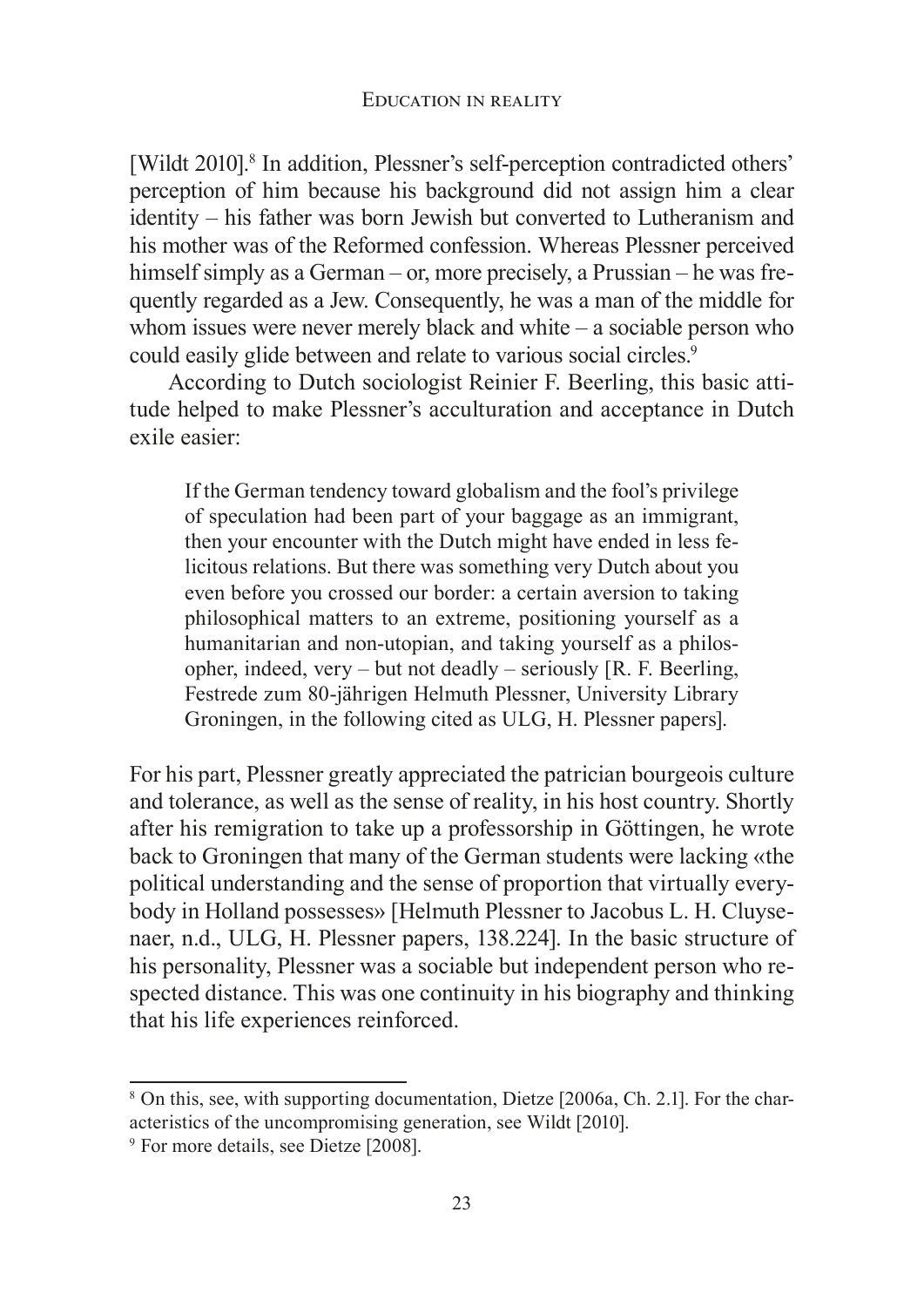Yet the ruptures in Plessner's life also follow from this short, biographical outline. They brought caesuras in his work in their wake [this and what follows is developed in more detail in Dietze 2002; 2004]. For example, at the start of the 1930s, Plessner had to give up any immediate plans to further establish his philosophical anthropology because the fellowship in Groningen was tied to experimental studies in sensory and animal physiology, like those he had carried out with Buytendijk in the early 1920s. The German invasion of the Netherlands in 1940 and his dismissal by the German General Commissioner for Administration and Justice in 1943 were political events that were reflected in Plessner's work; war, hunger, and persecution also have to be added to this list. Moreover, political circumstances and the course of Plessner's career brought about thematic shifts in his work: for example, Plessner revisited his German political interests in 1934 with *Das Schicksal deutschen Geistes*, and his appointments to the endowed chair of sociology in Groningen and the full professorship for sociology in Göttingen made it necessary for him to conduct empirical investigations in this field. His repeated dismissals, his efforts to acculturate in exile, and his changed work demands, thus, had profound consequences on his oeuvre in that they brought an abrupt end to the further development of his philosophical anthropology in productive periods and forced him to shift his thematic focus.

At the same time, these caesuras and thematic shifts remained a comparatively external phenomenon. There were no fundamental changes in his methods and ideas. Regarding empirical research as an important task of sociology, he felt obliged in Groningen and Göttingen to engage in it, not least in order to properly introduce his students to the field and give them necessary practical experience. Yet this did not mean that he now considered empirical research methods to be a solely Western and democratic method, as many of his colleagues who were trying to break with their Nazi pasts  $did$  – he knew the history of empirical social research in Germany too well for that. He did not question the value of theoretical approaches or other methods (such as those of phenomenology) on account of his empirical studies. Plessner, likewise, saw no reason to fundamentally revise the content of his thinking. He remained convinced of the correctness and significance of his philo-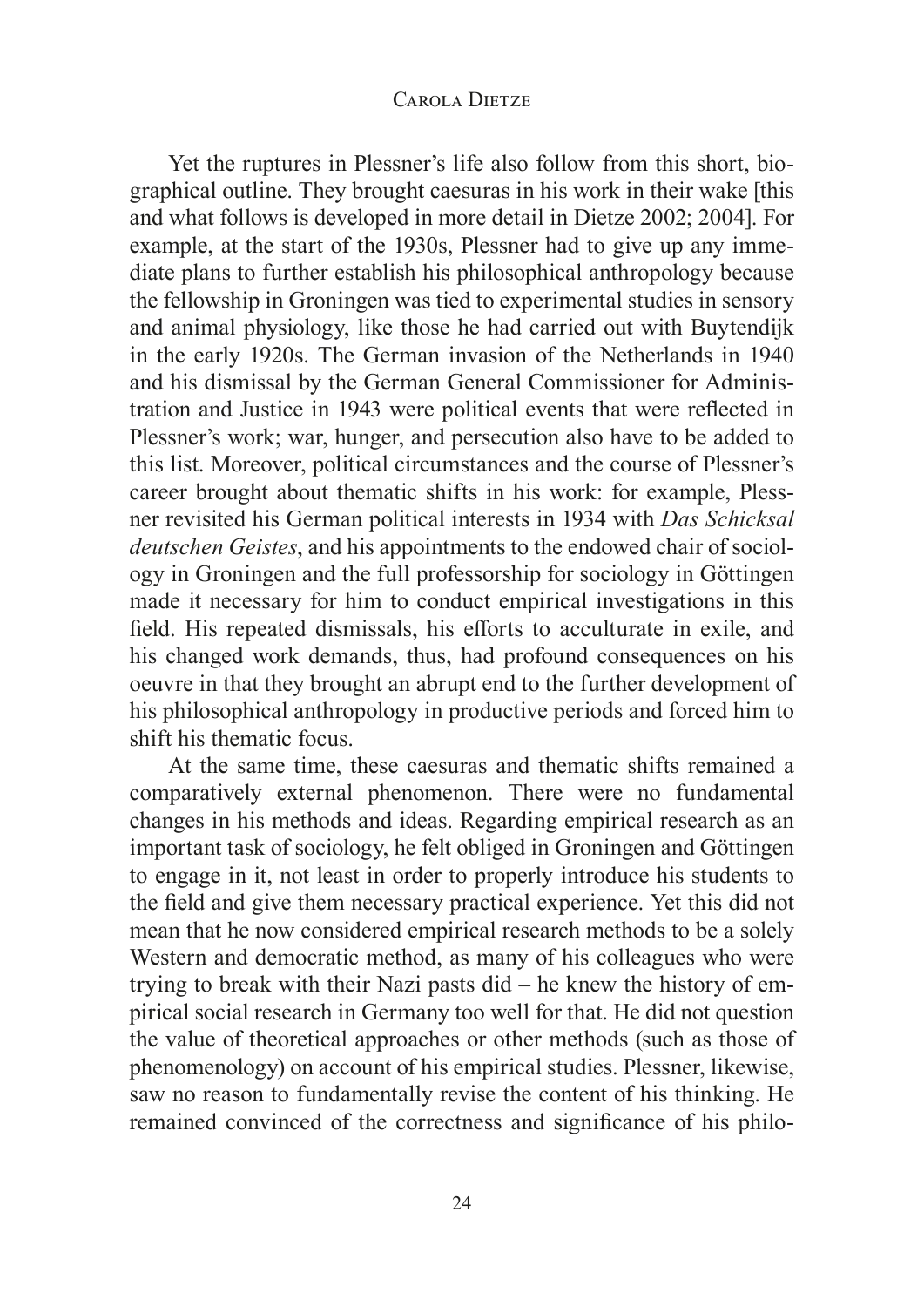sophical anthropology approach. In his eyes, it had stood the test of time, although he did make slight alterations to it, too: for instance, in *Die Stufen des Organischen und der Mensch* [1928], he had suggested that being human was not tied to a particular form. In the essay «Tier und Mensch» [1938] (Animal and Man), which he wrote together with Buytendijk, as well as in *Lachen und Weinen* [1941], he corrected himself on this point. Aside from this, however, Plessner continued to systematically develop his version of philosophical anthropology. In his political philosophy, we find a similar continuation of fundamental themes and ideas.

### *2. Educating the German Bourgeoisie in Reality: Continuities*

Plessner was an «offensively» (as opposed to defensively) liberal thinker throughout his life: from the beginning of the 1920s, he supported democratic principles in his political writings, and he used his philosophical approach – philosophical anthropology – to help establish and defend an open society.<sup>10</sup> Thus, characterizing him as an «offensively» (in the sense of proactively) liberal thinker is in no way meant to assign him to any particular political party. Although he was close to the Majority Social Democrats at the beginning of the 1920s and to the German Nationals in the early 1930s, and although he agreed to act as the liaison lecturer for the Free Democratic Party's Friedrich Naumann Foundation after the war, Plessner does not seem to have belonged to any political party in his life [Dietze 2006a, 41, 76f].

Jan-Werner Müller called Plessner a defensive liberal as his liberalism was, in Müller's view, directed against communism and also against the Western powers [Müller 2002]. However, this characterization misses the core of Plessner's reasoning in two respects: First, Plessner defended society against both left-wing and right-wing radicalism to keep space open for the public and politics. Even though this constitutes a «defense», it was not «defensive» in either its argumentation or its tone. Second, Plessner was interested in this case, as in other works, less

<sup>&</sup>lt;sup>10</sup> On the liberal and democratic nature of Plessner's philosophy, cf. also Krüger  $[2009]$ .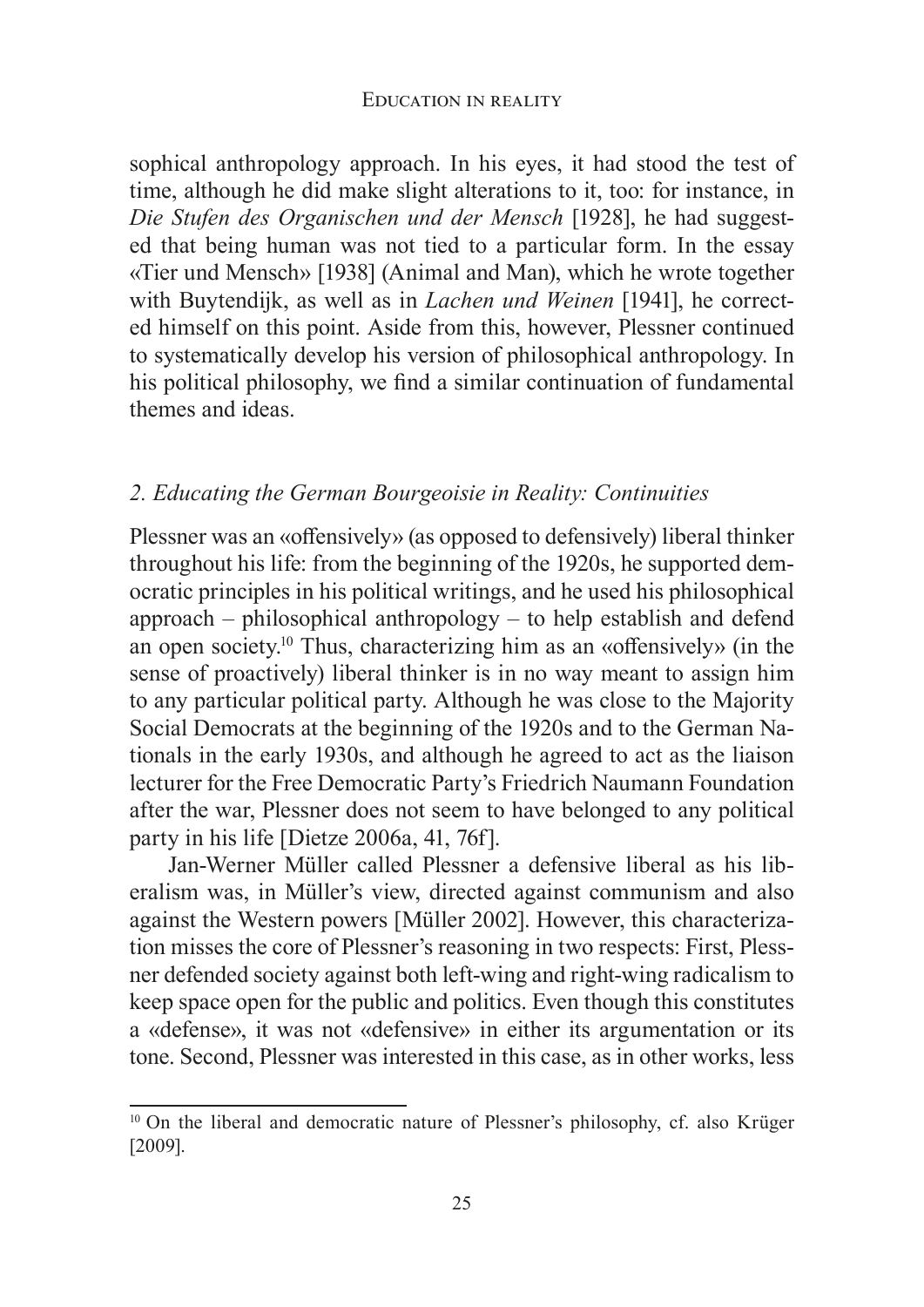in resisting Western liberal thinking  $-$  he repeatedly expressed his admiration for the old democracies  $-$  than in improving on this thinking, which he felt was no match, argumentatively, for the totalitarianisms of his time. This stance, in my opinion, can better be described as «offensive». Finally, Plessner's clear advocacy of  $-$  and his attempt to further develop – the basic principles of an open society over and against the majority opinion in the Weimar Republic supports this characterization of him as an «offensive» liberal. For example, in books, essays, and newspaper articles, Plessner emphasized the value of society (Ge*sellschaft*) and the public for the coexistence of people and the dangers of contemporary concepts of community (*Gemeinschaft*) on the right and the left. He advocated statecraft and political realism and cautioned against utopian expectations of politics. He was fascinated by modernity and called for it to be acknowledged, although he also recognized the upheaval that proceeded from it and sought ways to make modern forms of society livable. In this, his political philosophy was distinguished by its quality, its systematic nature, and by its high level of reflection. Thus, according to Paul Nolte, Plessner's criticism of the idealizations of community in Germany in the 1920s in Grenzen der Gemeinschaft is the «sharpest – and the shrewdest – criticism» that sociology and social philosophy produced in the Weimar Republic [Nolte 2000, 168].<sup>11</sup>

The positions outlined here pervade Plessner's entire oeuvre. They are already explicit in his early political essays from the years 1915-1920. For instance, in «Staatskunst und Menschlichkeit», Plessner attributed the failure of the November Revolution to the fact that it «sought to realize a utopia», namely, by «overcoming» politics and replacing it «with an ethics for states and peoples oriented purely toward morality». Yet such a task for politics that was derived from the spirit of utopia was

<sup>&</sup>lt;sup>11</sup> Nevertheless, following Ferdinand Tönnies' argument in his 1925 review of Gren*zen der Gemeinschaft*, Nolte accuses Plessner of «remaining stuck with his own suggestions in the very system of thought of an 'ethical' shaping of the individual, of an ethical solution to the problems of the present, [a system of thought] that also forms the basis of the ideology of community» [Nolte 2000, 169]. This criticism is mistaken, however, in that Plessner's text deals expressly not with an individual ethics but with a "social ethics" [Plessner 1924, 13], with a social philosophy of limits as the core of societal ethos. On this, cf. Fischer [2002, especially 87-89].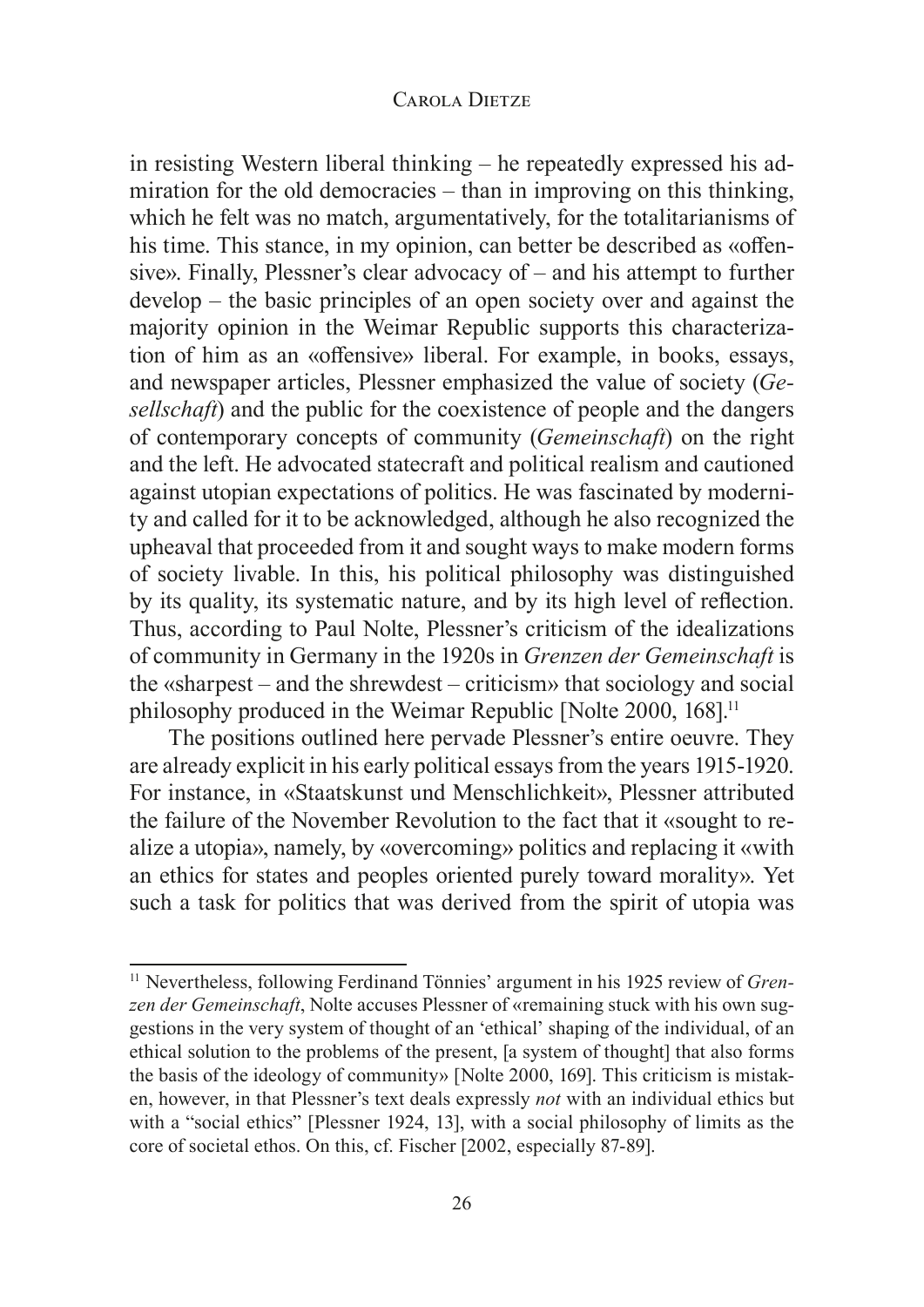doomed to failure because we have to «follow the rules of our nature» [Plessner 1920b]. In his article «Politische Kultur», which appeared on the front page of the *Frankfurter Zeitung* in 1921, Plessner analyzed what he saw as the typical German aversion to politics and state reality in more detail. Since he regarded the state as a «matter of its citizens [ $\ldots$ ] placed in the responsibility of its people», the political culture of a people was of central importance to him [Plesser 1921]:

As long as we, in Germany, do not learn to see politics as a [...] sphere that deserves to be accepted in the system of culture as an independent member [ $\dots$ ], we cannot demand that the understanding for the republic and its tasks in the world dawn in our country; we should not be astonished by the political passivity of large parts of the German bourgeoisie. The secret longing or the open cry for the strong man is only a symptom of the fact that we are seeking political salvation from anywhere but from our own decisiveness. Philosophy and psychology should contribute ideas to this work of preparing for *education in reality*. It remains not hard to believe that when all who are affected do their duty and when the intellectuals of the country have first been won over to politics that the [...] appraisal of the business of politics will change  $[\dots]$  and a new state feeling  $[\dots]$  will come forth [Plessner 1921, 56; emphasis by Carola Dietzel.

Following the diagnosis  $-$  that Germany's political culture was underdeveloped – Plessner suggested a remedy: he called upon the «educated», the «intellectuals of the country», to engage in «education in reality». In other words, German intellectuals should rouse the understanding for the specific quality of «the political» among the German bourgeoisie, thereby winning them over for the republic and generating engagement for an open society. This suggestion characterizes the basic motivation and intention of Plessner's political philosophy and can be read as a program for his political writings.

Plessner took the first step in realizing this program in Grenzen der *Gemeinschaft* (The Limits of Community), whose subtitle, *Eine Kritik des sozialen Radikalismus* (A Critique of Social Radicalism), described his intent [Plessner 1924]. The aim of the book was to make society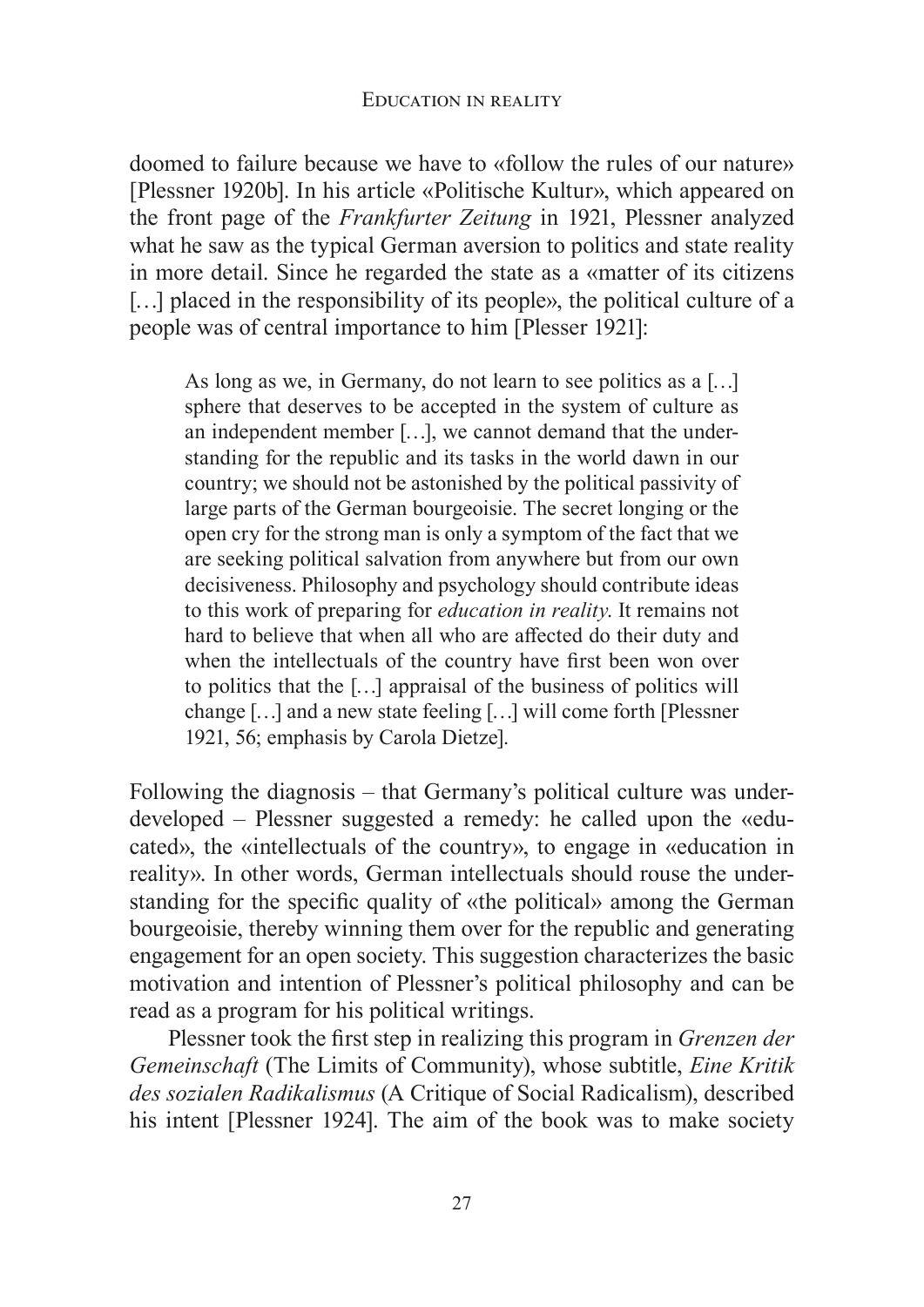appealing to the German bourgeoisie, which felt threatened and really was threatened, in Plessner's view, because it was treating the crisis of modernity «in a self-destructive way». He wanted to make the German bourgeoisie «capable of society», thereby rescuing it from giving up on itself.<sup>12</sup> For this purpose, Plessner sought an anthropological justification for the necessity of society in its modern, industrialized, and technologized form for its functional relationships, politics, and power, as well as for its role in «social abstractions», tact, and diplomacy. At the same time, he wanted to point out the limits of community, which meant demonstrating the limits of people's ability to interact with one another in an authentic and unreserved or wholehearted way [Plessner] 1924; the quotation is on page 83. Thus, Plessner directed his writing against the criticism of modern society from the Communist and National/völkisch camps and the youth movement – in other words, against social radicalism and utopianism from the left and right. Plessner saw essential agreement in both camps' ideal of community and rejection of modern society and felt that they differed merely with respect to the principle upon which the community should be founded: whereas the Communists regarded the common humanity of mankind as the basis for a world community, those in the National and *völkisch* camps looked at *Volkstum*, or ethnicity, as the criterion for inclusion or exclusion. However, for Plessner, love and mutual trust were the prerequisites for community – understood as authenticity and wholeheartedness in interacting with one another. But both love and trust could only be directed toward individuals and not toward grand abstract concepts like humanity or the *Volk*; consequently, the chance of realizing community decreased as the distance from individual reality grew. That is why the demand for collective wholeheartedness and unreservedness on the level of the *Volk* or of humanity had to resort to the rule of terror. The functional relationships of society corresponded, in his opinion, to the

<sup>&</sup>lt;sup>12</sup> For such an interpretation of the text, see also Fischer [1993]. The quoted terms can be found on page 60. In contrast to Fischer's interpretation, Lethen [1994] places the book in the context of the "New Objectivity" movement. For a critical discussion of Lethen's position and for the context in which Plessner's work arose, see Eßbach et al. [2002] and Dietze [2006a, 52-57]. For an interpretation of the text, cf. also Krüger [2010, especially 265-267].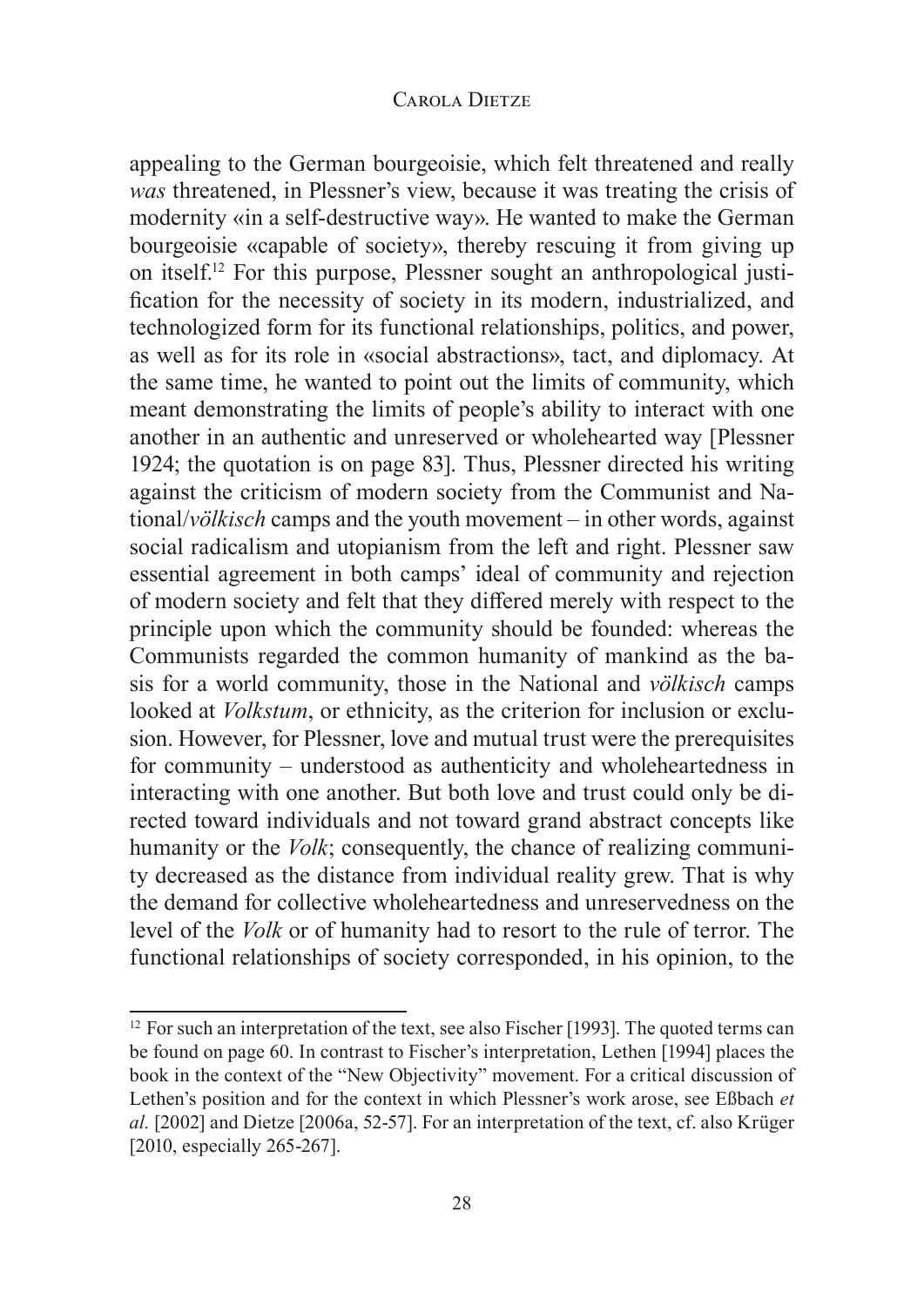human need for distance and protection; they served to preserve human dignity.

Plessner's next big contribution to his political philosophy, Macht *und menschliche Natur*, approached the same issues with the same aims but from another perspective: it was directed against radical, political relativism, that is, against the escalation of relativistic philosophies of history and society like those developed in historicism and the Marxist critique of ideology [Plessner 1931].<sup>13</sup> According to Plessner, bourgeois Germans in the crisis of modernity derived the relativity and the breakdown of all value systems – even their own – from relativism, leading them to give up on themselves and fall into political cynicism. By contrast, Plessner wanted to empower the German bourgeoisie by calling upon them «not to relinquish the decision of what matters in a crisis».<sup>14</sup> Once again, he established the necessity of politics, but this time he began his argument with Dilthey's reflection on the historical experience of man developed in the context of his philosophy of life. Reflections on world history lead to the conclusion that the essence of man is «unfathomable». Man *(der Mensch)* is an «open question», a «power to....». For such an unfathomable being, culture is a horizon that opens specific worlds for managing the course of life. A culture forms the basis of possibilities for each individual's existence, as well as awareness of culture's contingency and indispensability. These realizations generate a political responsibility for one's own culture: «Because history has overcome the absolutism of plans that are supposed to influence history once and for all,  $\left[\ldots\right]$  a people among peoples can only be necessary to the extent that it makes itself needed and necessary» [Plessner 1931,  $232$ <sup>[15]</sup> Plessner derived a philosophy of the political from the philosophy of open humanity through the category of culture. Not least, he

<sup>&</sup>lt;sup>13</sup> On this text, see Fischer [1993, 64-70]; Dietze [2006a, 73-83]; and Krüger [2010, 262 f.].

<sup>&</sup>lt;sup>14</sup> This is a translation of Fischer's summarizing interpretation in Fischer [1993, 70], which reads: «in einer Krise die Entscheidung darüber, was gelten soll, nicht abzugeben».

<sup>&</sup>lt;sup>15</sup> On the concept of the "unfathomability of man" (Unergründlichkeit des Men*schen*), see, especially, Plessner 1931, 160 ff. The phrases "open question" (offene *Frage*), "power to..." (Macht zu...), and "basis of possibilities" (Möglichkeitsgrund) can be found, e.g., on 188 f. and 233.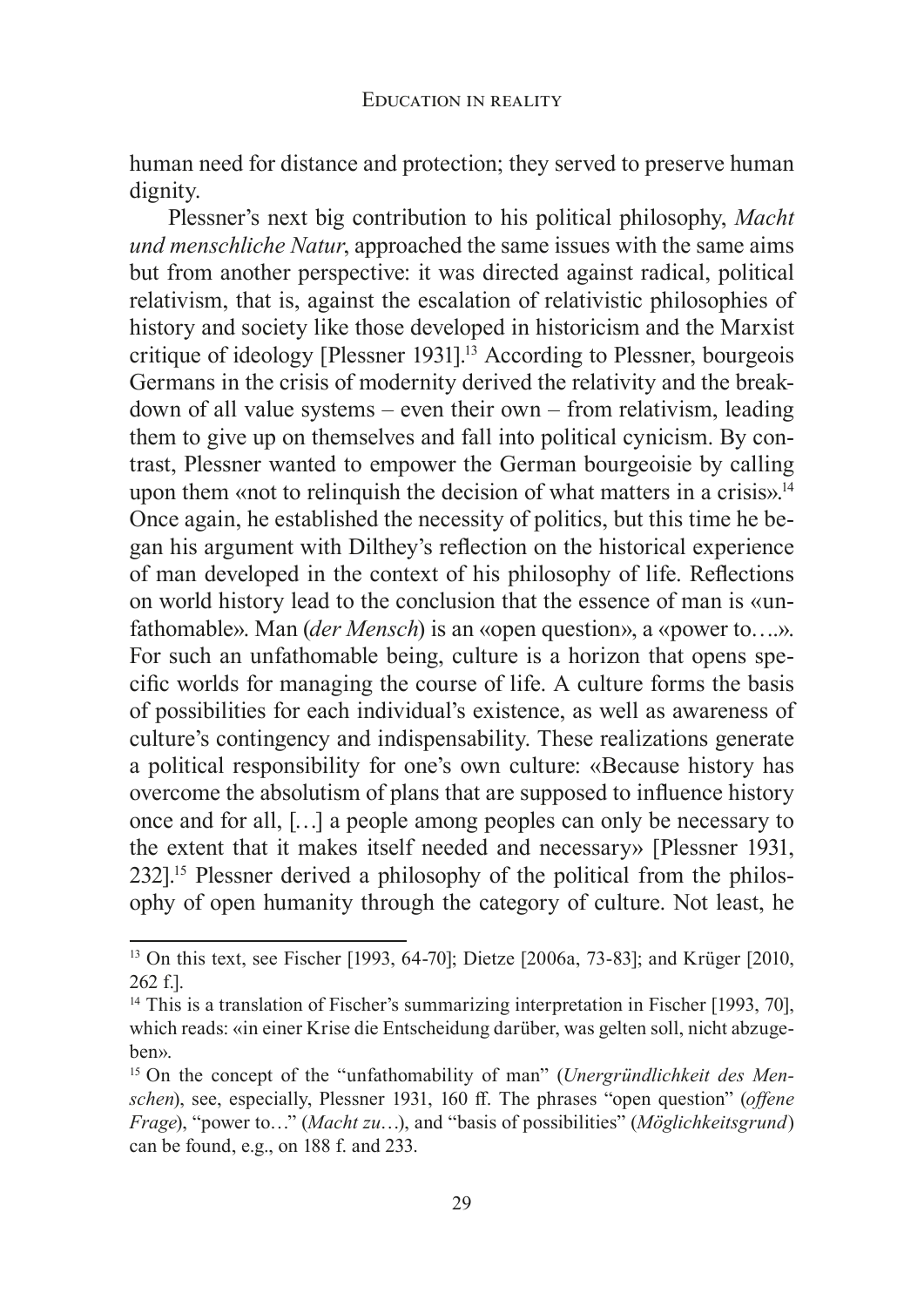hoped that this reasoning would make politics more civilized because it implied respect for other cultures to understand them as foreign but equally valid answers to the question of what it is to be human.

Das Schicksal deutschen Geistes im Ausgang seiner bürgerlichen *Epoche* (1935) continues the reasoning of these two works under drastically changed political and life conditions for Plessner [Plessner 1974].<sup>16</sup> The book, originating in lectures for students in all departments at the University of Groningen, is neither an analysis of National Socialism nor a theory of fascism but a renewed appeal to the German bourgeoisie: Why – this is his central question – did this class support the romanticizing, biologistic, and racist Nazi ideology of the national Volk and the violence that the Nazis generated? The answer lay, he believed, in the specific history of German statehood and in the political thinking of the German bourgeoisie, which had failed to generate a productive idea in times of «total suspicion of ideology». Thus lacking an ideational footing for political action, it tried to create an «artificial footing» by adopting blood, race, and *Volk* as the decisive authorities for such action [Plessner 1974, 142, 179]. At the same time, the book also calls Plessner's colleagues from the Weimar period to account for failing to fulfill the social task his 1921 article «Politische Kultur» outlined and assigned to them: In Plessner's view, German philosophy, rather than showing the bourgeoisie meaningful ways out of the crisis and strengthening its efforts to open up to the world and reality, devoted itself to formalized language and academic issues and even reinforced the German tendency toward inwardness and secular piety (Weltfrömmigkeit). In this situation, Plessner saw his own philosophical approach as the «last alternative» to National Socialist ideology, lending it an explicitly political character [Plessner 1974, 187].

Returning to the Federal Republic gave Plessner another chance to realize the program he had set for himself to «educate [the bourgeoisie] in reality». That he took the program seriously as before is evident in the unrevised reprint of this essay in the *Deutsche Universitätszeitung* in 1953 [Plessner 1953]. Picking up the themes, propositions, and convictions from the Weimar period and from exile, Plessner then continued to

<sup>&</sup>lt;sup>16</sup> On the interpretation and original context of this work, see Dietze [2006a, Ch. 3.3]; as well as Dietze [2006b].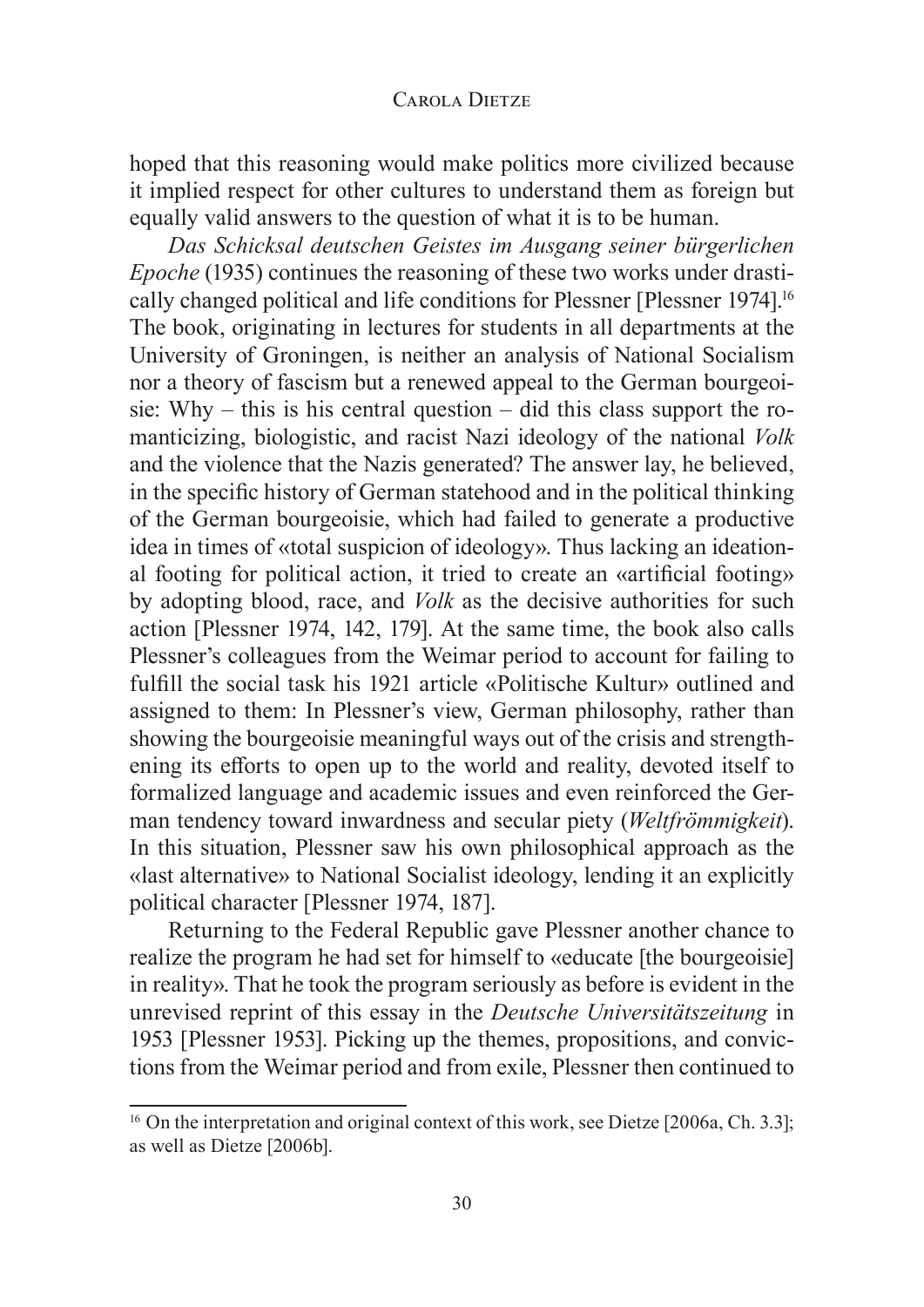develop them in relation to contemporary scholarly debates and political processes in Germany and the world. The central tenets of his thought remained the justification of society, the public, statecraft, and politics; his warning about idealizations of community and utopian expectations and thought patterns; questions of modernity, progress, and technology; as well as Germany, German history, and the German bourgeoisie. Succinct, easily accessible presentations, essays, and articles took the place of philosophically challenging books. These short, concise, humorous, and often (self-)ironic texts, which were full of information and suggestions, allowed Plessner to get involved in discussions within entirely different societal realms. These writings have yet to be analyzed in relation to his earlier works or to each other.<sup>17</sup> Here, too, we will have to dispense with a thorough analysis as it would go beyond the scope of this paper. Nonetheless, the example of the essay «Soziale Rolle und menschliche Natur» (Social Role and Human Nature) will show how these interventions in the Federal Republic continued Plessner's early ideas and also updated his fundamental convictions and positions.

In 1959, Ralf Dahrendorf published his book *Homo Sociologicus*. *Ein Versuch zur Geschichte, Bedeutung und Kritik der sozialen Rolle*  [Dahrendorf 2006]. Dahrendorf was a student of Plessner's longtime friend Josef König and at that point a professor of sociology at the Aka*demie für Gemeinwirtschaft* in Hamburg. He had written the study while a guest at Stanford to motivate Germans to deal with the category of the social role, which was so central to American sociology and ethnology. The response to the book was overwhelmingly positive and generated broad discussion. In 1960, Plessner joined this debate with his essay «Soziale Rolle und menschliche Natur» [Plessner 1960a, 239]. First, Plessner tied his text to Dahrendorf's by working out the advantages that the role concept had for sociology as an empirical science. However, by relating the emergence and use of the idea in the United States to the specific social conditions of America, Plessner also relativized it. Then, he compared the character and value of the formal and functional role concept in the American social sciences to the theatrical role concept of Old Europe and to anthropology's understanding of the

<sup>&</sup>lt;sup>17</sup> For an overview of the themes and arguments, see Dietze [2006a, 502-509]; and the relevant sections in Fischer [2008].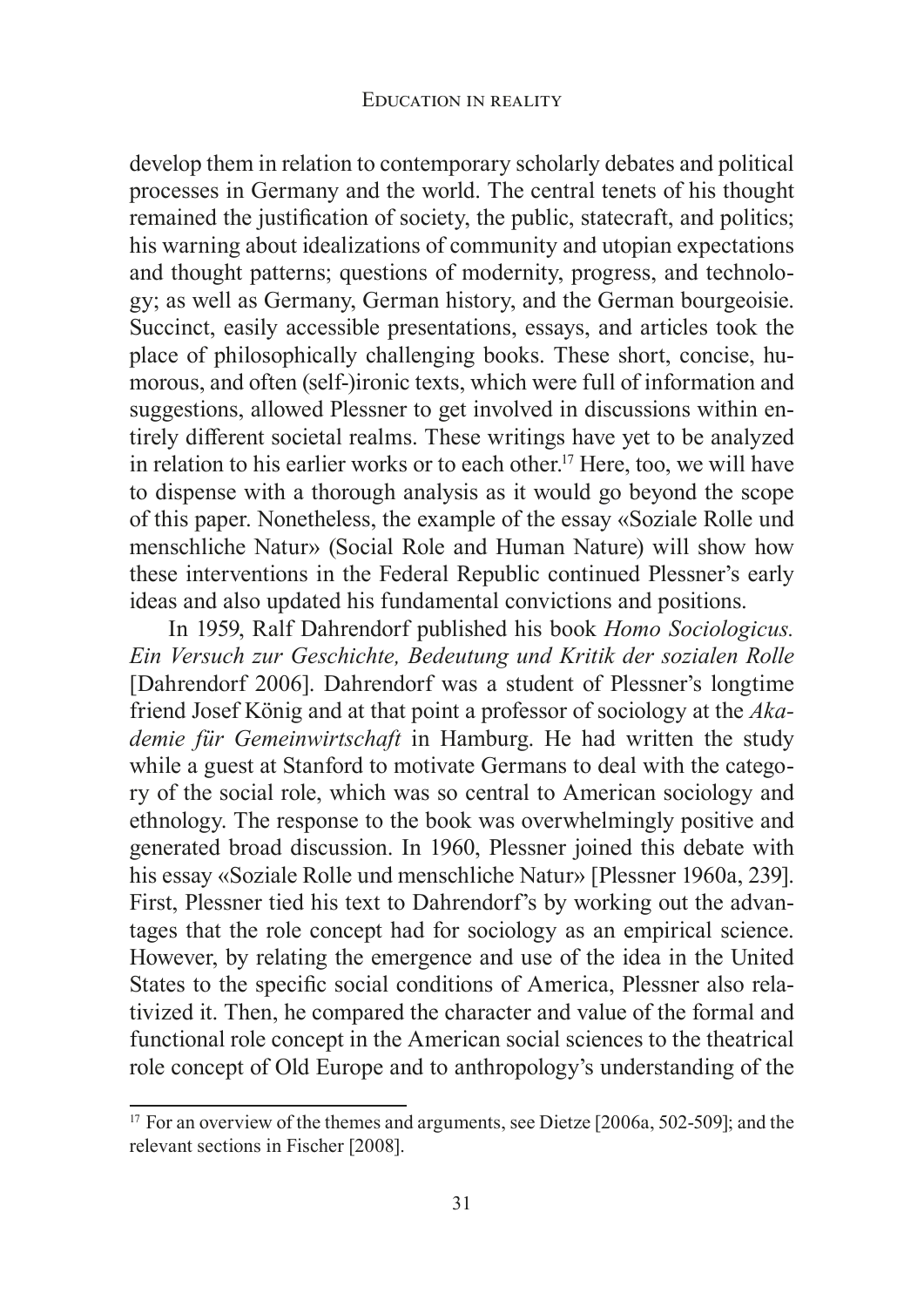«Doppelgänger-hood of man». This anthropological concept emerged from Plessner's philosophical anthropology  $-$  his theory of the ex-centric positionality of man – although he did not mention this theory in this essay. The principal difference between the formal-functional and the anthropological understandings of the role concept lay, in his view, in their relation to self-observation. Whereas sociology's role concept allowed for the investigation of the relations between functions, positions, and prestige values, it excluded the prerequisite for such a (self-) observation of man – the relation of human nature to its social exist- $\theta$  = from analysis. Anthropology's understanding of the role concept, in contrast, was directed precisely toward «every structure that makes self-perception possible». Consequently, it described a constant «which is open to every type of human sozialization and comprises one of its essential requirements» [Plessner 1960a, 235]. Nonetheless, Plessner saw both role concepts as completely legitimate and useful in their respective disciplinary contexts.

At the same time, the formal-functional understanding of roles *did* become politically dangerous, in Plessner's opinion, when it was removed from the context of sociological modeling and put on a level with thought patterns associated with alienation and reification or identified with roles «in which the human being is doubled» [Plessner 1960a, 238]. Such self-alienating patterns of thought, together with the normative baggage they entailed, derived from philosophical concepts ranging from religious ideas of inwardness, Kant's concept of the thing «in itself», and Hegel's possibility of externalization or alienation, to Marx and late bourgeois existentialism. This led to «a devaluation of 'annoying' social existence  $[\ldots]$  in the interest of securing individual personal freedom». If sociology were ready «to fundamentally separate being in a role from actually being oneself and to play it off against the nuisance of society» – which is what Plessner saw in Dahrendorf's book – then it would – intentionally or not – fuel «antisocietal affect». This was because such a stance perfectly suited «a poorly developed consciousness of social responsibility and which certain philosophemes of the present have given expression to: Heidegger ante portas. His theory of the degeneration in the deficient mode of the One strikes a chord with German inwardness» [Plessner 1960a, 239]. On the other hand,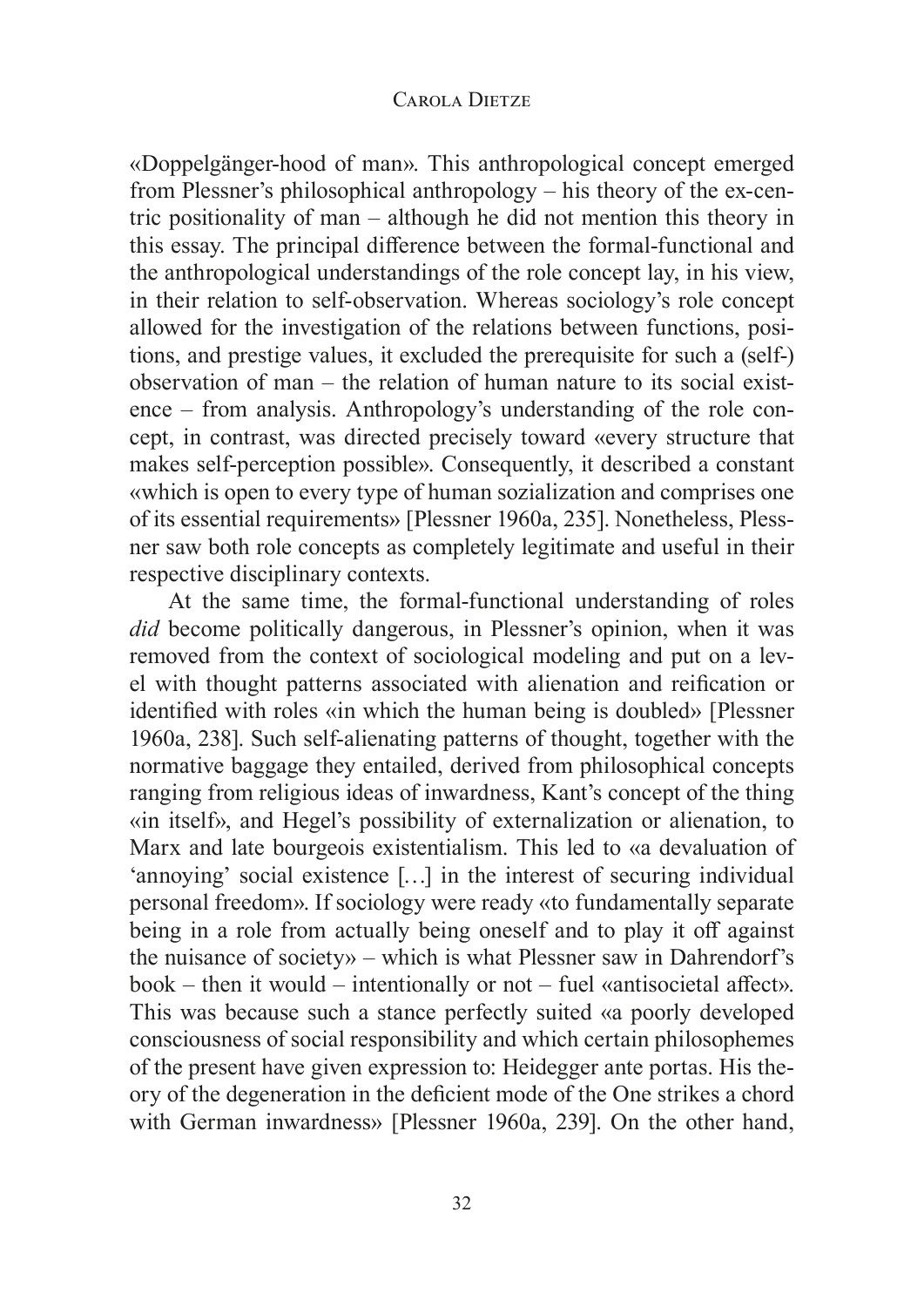anthropology's role concept, which was derived from man's ex-centric positionality, conceived of man as a being that was, indeed, relegated to a social role but was not defined by a particular one:

The role player or bearer of the social figure does not come together with [that role]; however, he cannot be thought of as a separate entity without losing his humanity. What the role affords him fundamentally and at all times, namely, having a private existence, his own sphere of intimacy, not only does not cancel out his self but creates it for him. Only in the other of himself does he have  $-$  himself [Plessner 1960a, 235].

Plessner regarded such an integrative, non-normative concept of the social role as a requirement for seeing in public life not «only a distraction from everything that is essential for man, a zone in which he becomes alien to himself», but rather a genuine field of human activity [Plessner 1960b, 213]. Only such a demythologized concept of the public and society could secure «the latitude of responsibility for protecting our social freedom» and dry up the springs of extremism in theories of state and society [Plessner 1960b, 225]. However, for Plessner, this concept of the social role, the public sphere, and society also called for combatting the retreat from public life and politics; it called for every citizen to be engaged publicly and politically. In his life, Plessner did not always fulfill this self-imposed task to the same extent.

## *3. From the German Mission to the Public as a Task: Shifts*

The conclusions that Plessner drew from his experience of National Socialism in his professional thought and actions pertain, above all, to two areas: his understanding of his role as a university teacher in relation to the public, and his expectation of the historical role and task of Germany.<sup>18</sup> In the Weimar period and up to the middle of the 1930s, Plessner had a distinct expectation of Germany's task in the world. Unlike the

<sup>&</sup>lt;sup>18</sup> Moreover, there were some situations in which Plessner distanced himself from his German national perspectives before 1933. On this, see Dietze [2006a, 396 f.].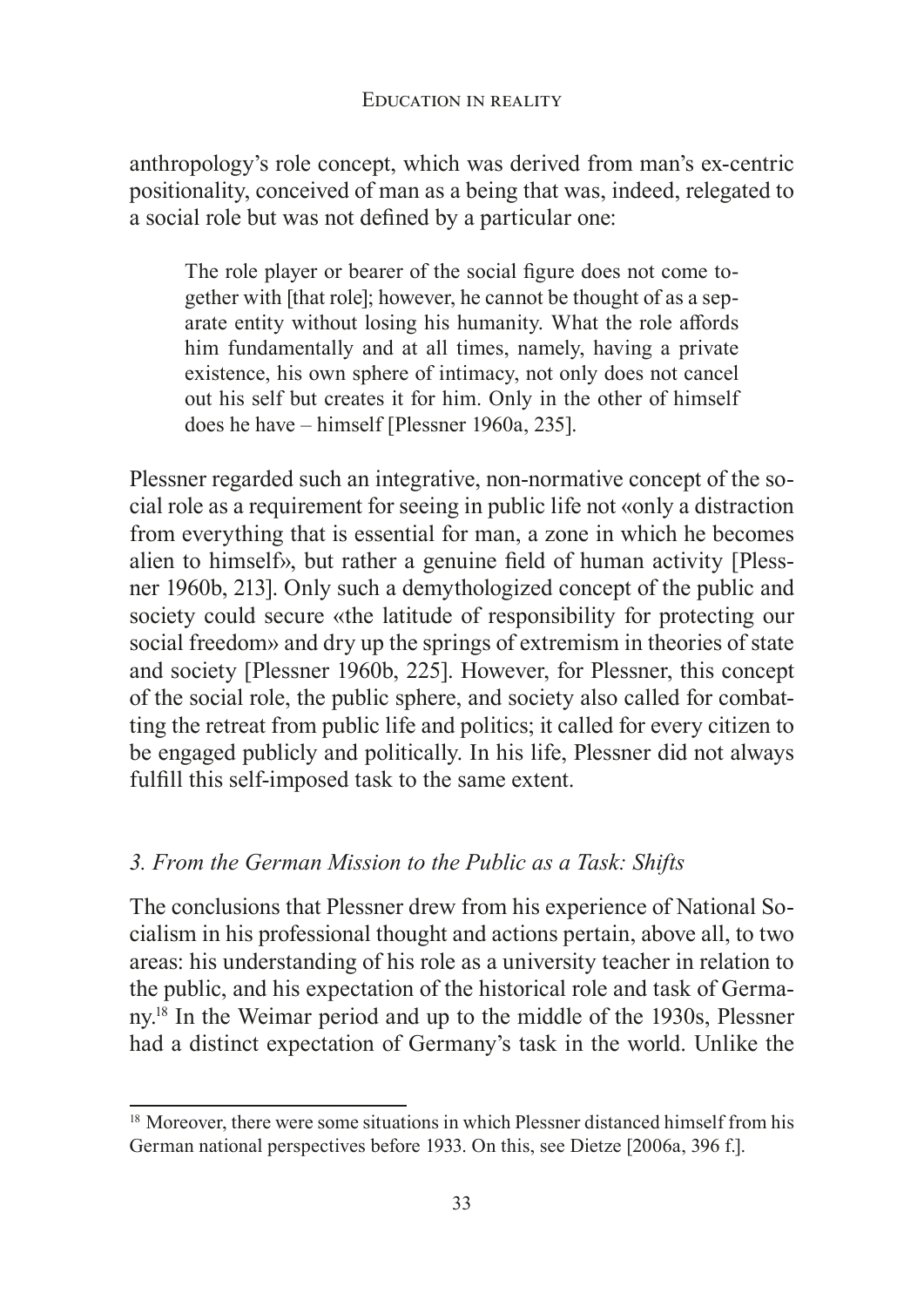nations of the West, Germany, in his view, was a country without solid backing in humanism and enlightenment. But precisely for this reason, he wrote in 1935 in *Das Schicksal deutschen Geistes*: «it is open, embarking on possibilities that are no longer possibilities for the West; [it] has] become young, the land without tradition, which suffers from this defect but also derives its titanic powers from it» [Plessner 1974, 81]. Plessner saw Germany's crisis as an opportunity not only for Germany but for all of Europe because the country was dealing with a general European crisis in political and ethical orientation, the crisis of modernity, in philosophy, art, literature, and politics. If Germany managed to find new ways out of the crisis – and Plessner thought it had the potential to do so – then it would not only have found its idea, its style, and its place in the world like the old nations of the West, but it would also have fulfilled a task of world historical importance [Fischer 1990].

Yet Germany fled into the «artificial foothold» of popular biological archaism and National Socialist barbarity. This was not the way for it to find a persuasive response to the greater European questions; rather than meet this challenge, it botched the task in an invidious and dangerous way. In his 1939 essay «Lage der deutschen Philosophie» (Situation of German Philosophy), which Plessner published under the pseudonym Ulrich Eyser in the magazine *Maß und Wert* edited by Thomas Mann and Konrad Falke, he drew the necessary conclusion from this: The universal

impeachment of every intellectual authority [...] had to be tried, and the land without tradition or center tried it. But its utmost possibilities have been depleted. Under the impression that man has to pay for the escapades of the idea with his blood, the rediscovery of reason will come to pass. Not as a third humanism, not as any sort of ism at all, but in honest, level-headed work and in the feeling of having escaped a danger [Plessner 1939, 815].

As before. Plessner here continued to express his conviction that it was worthwhile for Germany to try out the experiment of giving a new, particular, and forward-looking answer to the crisis of modernity. Yet in the summer of 1939, possibly under the impression of the pogrom night the previous November as well as in view of the coming war, Plessner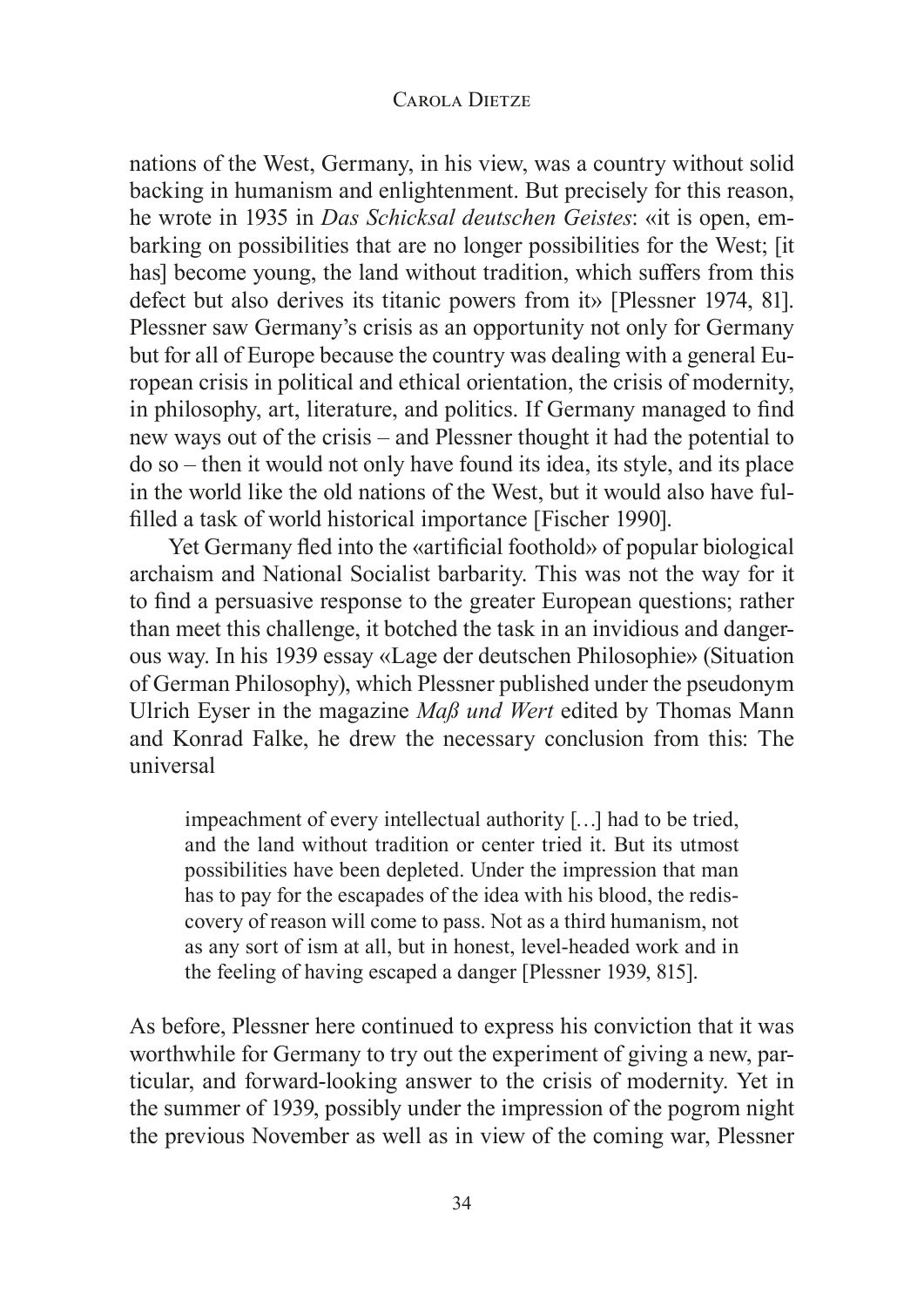realized that the price of such an experiment was too high. Consequently, he gave up all expectations and ambitions in this direction  $-$  of Germany as well as of himself – and retreated into the «protection zone of civilizing humanism» [Fischer 1990, 419]. From then on, he acted and thought from within this zone. Hence, Plessner's experience of National Socialism and exile led to the end of his idea of a special German mission. This should be regarded less as a loss than as Plessner educating himself in reality.

The end of the German mission and the thought challenges associated with it allowed Plessner to focus on a different task once again: that of the public intellectual. On a more modest scale, Plessner had already sought to have a public effect at the beginning of the Weimar Example 5. Thus, he wrote for the *Deutsche Allgemeine*, the *Frankfurter* **Republic.** Thus, he wrote for the *Deutsche Allgemeine*, the *Frankfurter Zeitung*, and other papers, and held lectures for the Kant Society «on the intellectual causes and aims of the [November] Revolution».<sup>19</sup> However, such activity stopped by the end of 1924, and no further such newspaper articles or appearances before the general public can be found in his work through 1933. In December 1924, before the parliamentary elections, a colleague at the *Frankfurter Zeitung* asked Plessner to write an article that would likely «rouse the half-hearted, persuade the doubters, [and] fire up the strong to advocate for the democratic idea», but Plessner refused. He did so on the grounds that he reflected on «political things from a perspective [...] that does not allow me to use the tone that would be necessary for the contribution you require to be effective» [Correspondence Drills with Plessner, 18.11.1924 and 24.11.1924, ULG, H. Plessner papers, 130]. Not until he was in exile in Groningen did Plessner return to seeking a greater public effect, for example, by teaching courses at the adult education center and writing articles for the *Telegraaf* that Frederik Buytendijk translated into Dutch. Moreover, after he was dismissed by the German occupying forces in 1943, Plessner held talks in the underground and wrote articles for underground Dutch newspapers [see Plessner, 1957, 314; Dietze 2006a,

<sup>&</sup>lt;sup>19</sup> See the report on this event in the *Nürnberger Zeitung*, University Library Groningen, H. Plessner papers, 40. Examples of Plessner's articles in newspapers and popular magazines (aside from the already cited texts) include Plessner 1918; 1920a; 1921a; 1921b; 1921c; 1921d; 1922a; 1922b.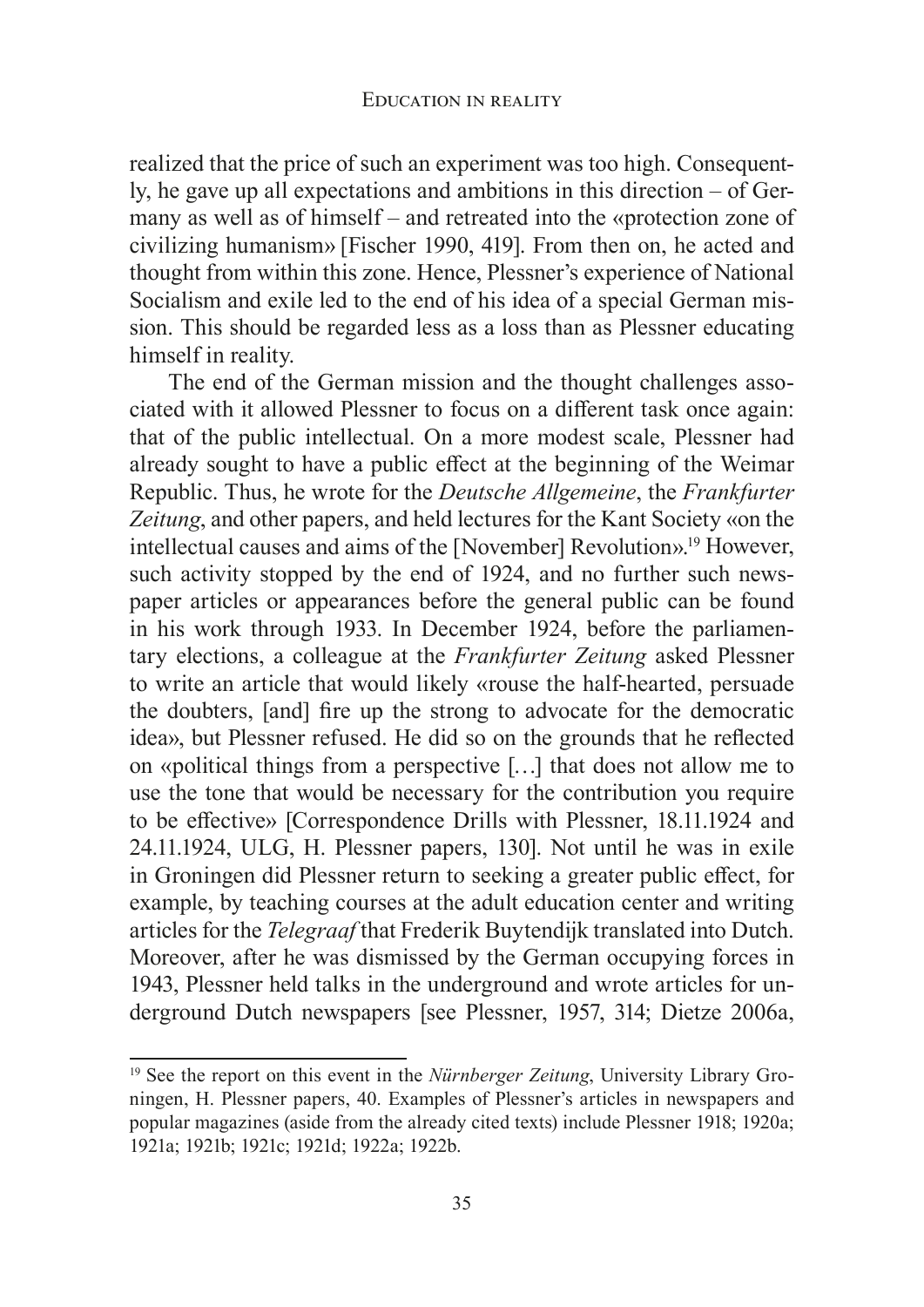164, 216; as well as the following articles by Helmuth Plessner: 1944a; 1944b; 1944c; 1944d].

Plessner was particularly active in the public sphere after he remigrated to Germany in his function as a university teacher in Göttingen. Despite his advanced age, he gave scholarly talks at national and international congresses both in and outside of Germany and embarked on numerous lecture tours in Germany and the Netherlands. In addition, he was involved in a variety of international, cultural, and political spheres. For example, he was a founding member of the committee on «Scholarship and Freedom» and participated regularly in the committee's conferences until it became too ideological for him. Plessner directly utilized international contacts he made through the committee when the University of Göttingen sought to prevent Leonhard Schlüter, a right-wing extremist politician and publisher, from being appointed as the Cultural Minister of Lower Saxony.<sup>20</sup> Above all, Plessner was an active public speaker. Whereas, around 1930, Plessner had principally addressed the artistic, bourgeois, and aristocratic elite, as well as the educated classes and students who were interested in philosophy in his public-oriented activities, he now turned to the whole population of the Federal Republic. Thus, he had a strong presence at Protestant academies as well as synagogues and spoke on behalf of the Social Democratic Party (SPD) as well as the pacifist working group Sonnenberg. In addition, he wrote numerous newspaper articles and radio pieces and participated in radio discussions [for individual citations, see Dietze 2006a, 497-502]. Moreover, Plessner was highly involved in adult education: he repeatedly gave talks at adult education centers, participated in university weeks that the University of Göttingen regularly organized with various cities in Lower Saxony, and, in spite of some resistance, even established the first institute for university adult education at the University of Göttingen, which persisted into the 1980s [see Dietze  $2006a$ ,  $399-407$ ].<sup>21</sup> In his understanding of conversation in and with the broad public as part of the intellectual's task, he now put into practice

<sup>&</sup>lt;sup>20</sup> On the Schlüter case, see, in general, Marten [1987]; Schael [2002]. For more detail on Plessner's role in the conflict, in particular, see Dietze [2006a, 414-418].

<sup>&</sup>lt;sup>21</sup> University weeks are university open houses for adult learners held in different cities each year.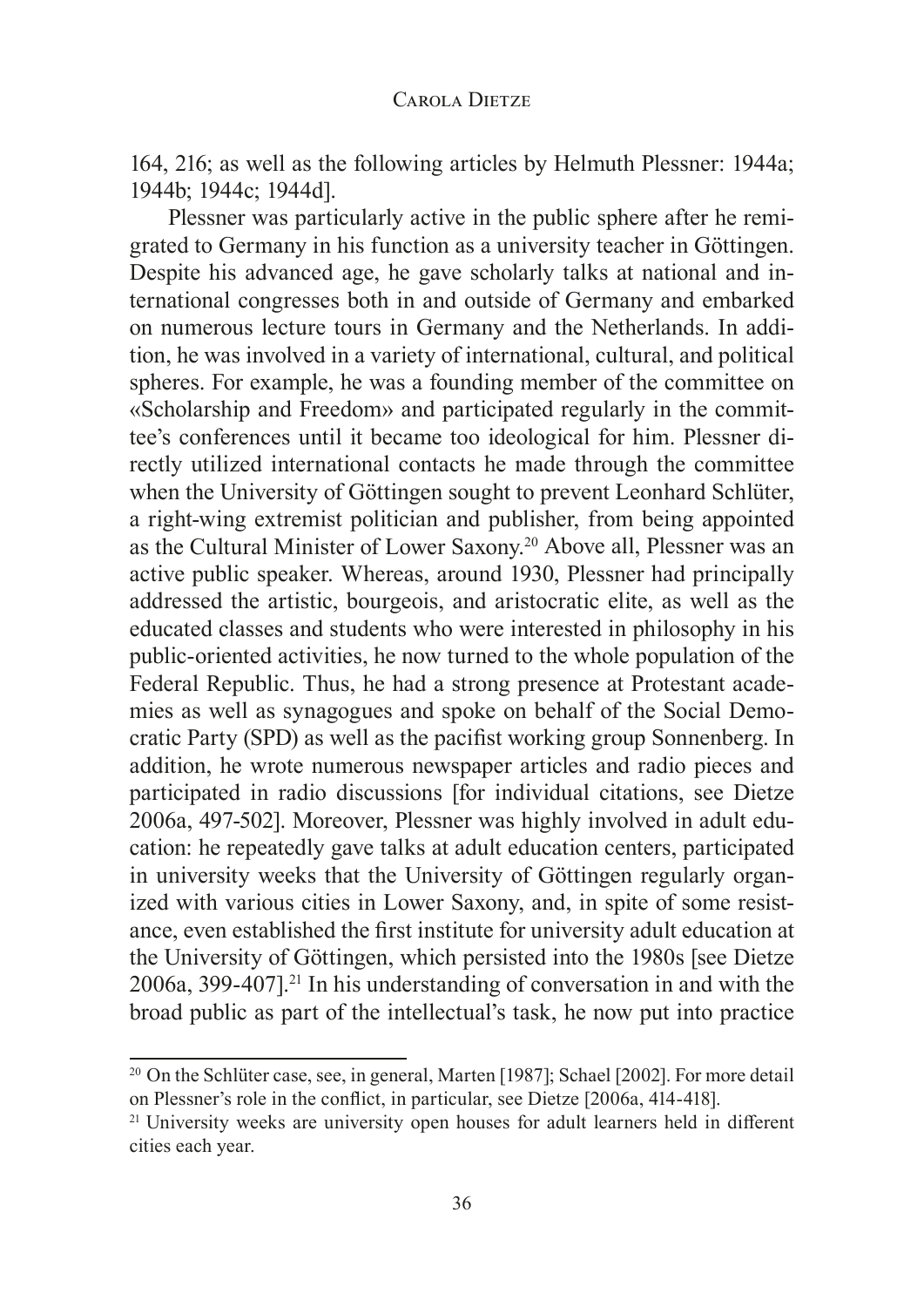what he had called for in his writings of the Weimar period but had himself not always honored, previously. Thus, in the postwar period, Plessner moved his own philosophy out of the realm of theory and into the realm of practice; he fulfilled and lived it.

What Plessner conveyed  $-$  now with deeds to match the words  $$ was not so much political lessons in the Realpolitik of the Federal Republic. Rather, he shared fundamental liberal convictions about the value and meaning that a society and public sphere have for living together in freedom and dignity when they are sustained by citizens who think independently and critically. As before, Plessner took up his theory of the openness and ex-centric positionality of man, using these ideas to explain from a philosophical perspective why totalitarianism, essentialism, and expectations of salvation in this world are not humane and why they necessarily lead to brutality. These basic ideas had pervaded his work from the early 1920s; the National Socialist regime, as well as the war and Holocaust it unleashed, had reinforced them in the most atrocious way. In contrast to the philosophical constructs of the «Conservative Revolutionaries», Plessner's philosophy had stood the test of the political calamities of the age. This was perceived in the immediate postwar period, greatly contributing to the high degree of popularity and appreciation Plessner enjoyed among the public and the students who were then entering the universities [see Dietze 2006a, 366-382].

### *4. Conclusion*

To what extent were intellectuals responsible for the Nazi takeover of Germany? One of the few intellectuals who were not in any way responsible was Helmuth Plessner. He took a stand against the extremist strands of thought among the German bourgeoisie by trying to present alternative perspectives on the world, thereby providing this class with an ideational footing that would prevent it from choosing a totalitarian response to the challenges of modernity. In addition, he was one of the first people to give a systematic answer to the question of intellectuals' responsibility for National Socialism – an answer that is still worth reading today. How could intellectuals best contribute to a new beginning in Germany, and what should the new polity look like? Plessner answered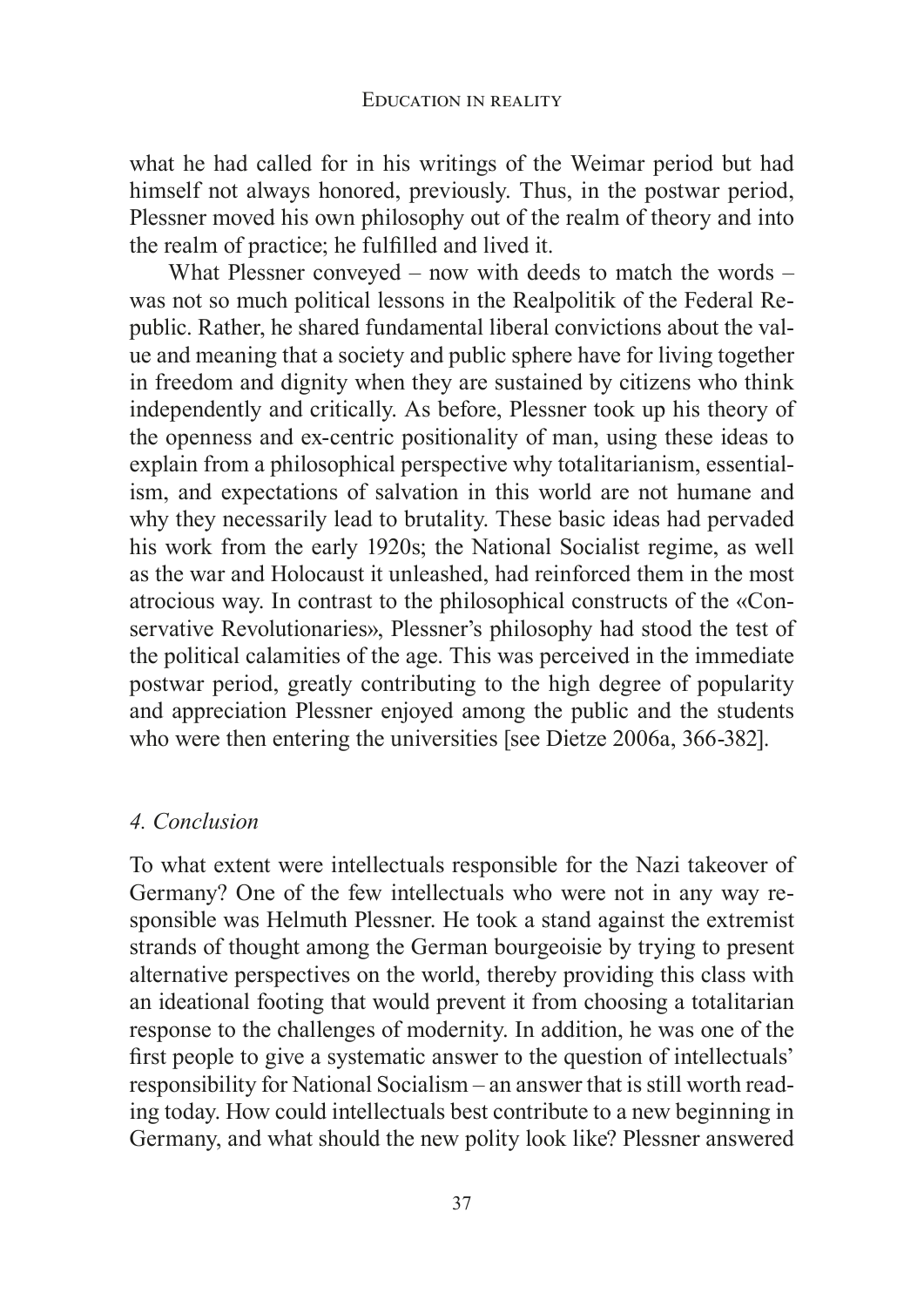this question as well, both with his writings and his public actions. For him, it was less about commenting on questions concerning the political system of the Federal Republic or getting involved in a party than about demonstrating the anthropological conditions of a society that make it possible for all of its members to live in dignity. In this way, he was also advocating an open society.

Plessner's ideas seem to have inspired and persuaded many of the politically engaged and interested students who entered German universities in the 1950s. For example, Plessner strongly influenced the young Jürgen Habermas [cf. esp. Habermas 1958; Yos 2019]. Moreover, it has been shown that Plessner had a lasting impact on the circle of students around Joachim Ritter – above all, Robert Spaemann, Hermann Lübbe and Odo Marquard [see Hacke 2006, esp. 21, 261, 269, 284; as well as Fischer 2008].<sup>22</sup> The Federal Republic's «philosophy of civicness» (especially in its less conservative form up to 1968), thus, can also be traced back directly to Plessner. Yet, since Plessner's books on political philosophy emerged during the Weimar period, he is primarily regarded as a thinker of the 1920s in the debates about the intellectual foundation of the Federal Republic. This perspective not only fails to appreciate Plessner's remigration and public engagement as a university teacher but also leaves out his postwar texts. Helmuth Plessner was one of the few unburdened and publicly effective intellectuals in Germany, whose political philosophy was situated on this side of utopia (*Diesseits der Utopie*) [Plessner 1966] and had withstood the test of National Socialism. If one were to apply the criteria that are common in the debate about the intellectual foundation of the Federal Republic, then Plessner would have to be regarded as one of its intellectual founders – indeed, before the students who learned from him and before the colleagues who operated *intra muros* (such as Joachim Ritter). As with other potential founders, however, the exact influence of Plessner's thought  $$ particularly outside of academia – remains to be determined.

What conclusions did Plessner draw from his experience of National Socialism and the Second World War in his thought and actions as a liberal philosopher and sociologist who was, moreover, a victim of the

<sup>&</sup>lt;sup>22</sup> Fischer characterizes the University of Münster as a "hub for Philosophical Anthropology" [see Fischer 2008, 419-445, quote on 419].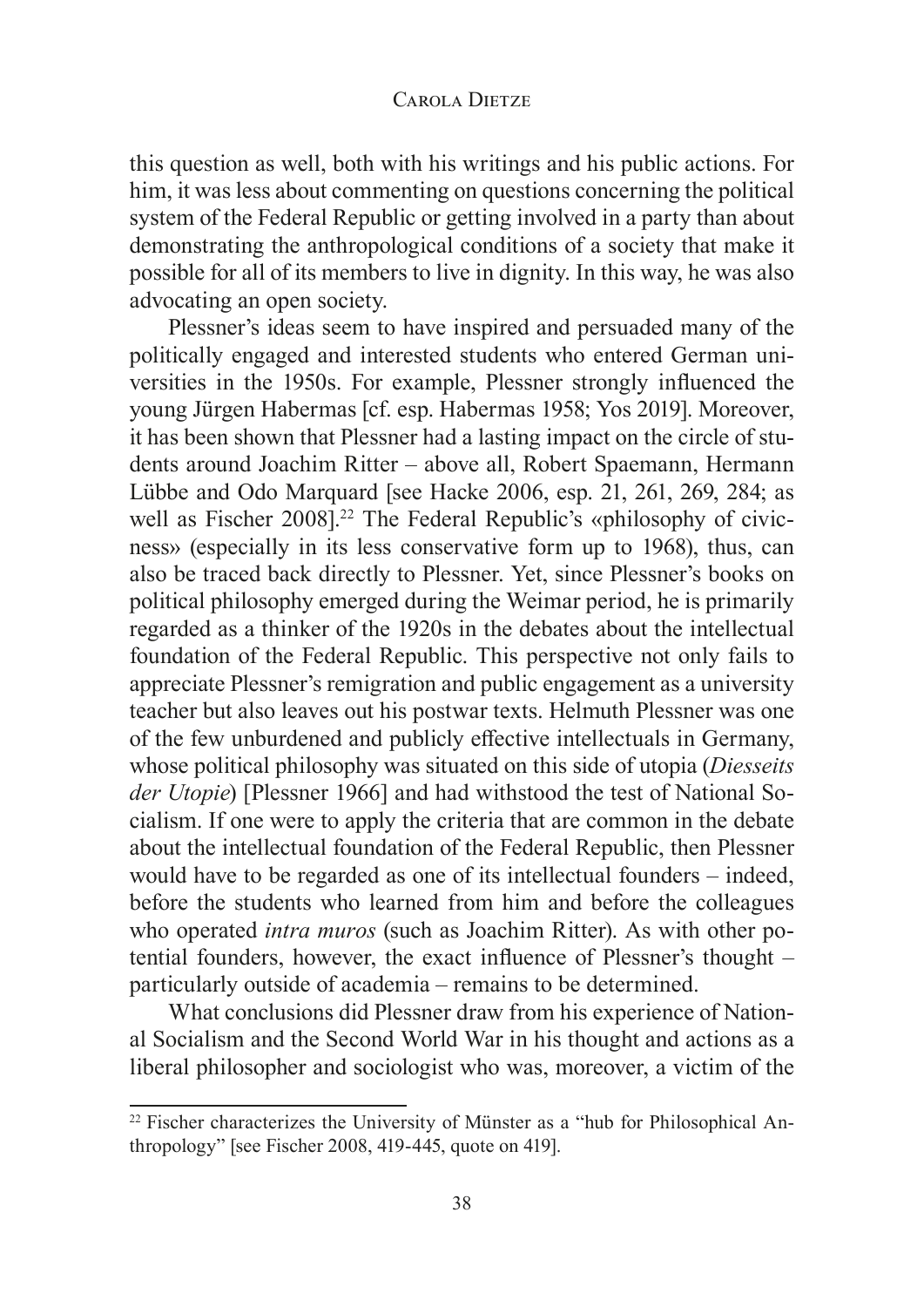regime? Compared to the political philosophy of representatives of the «Conservative Revolution», Plessner's exhibits extensive continuities: for example, the version of philosophical anthropology that he developed in the 1920s remained a basis of his philosophical writings, as well as of his contributions to sociology and political philosophy in the Federal Republic. Yet shifts in his thinking can also be discerned, above all, in his expectations of Germany and in the way he related to the public: he gave up the idea of a mission for Germany that had pervaded his works into the 1930s and turned in the postwar period toward the general public, thus translating his own philosophy into deeds. His appeal to «Geistigen» [intellectuals] to devote themselves to educating the German bourgeoisie in reality and away from utopian thinking, which runs through his entire oeuvre, had already shaped his actions at the beginning of the Weimar era. In this respect, Plessner's conclusions from National Socialism, war, and the Holocaust should be understood more as a return to earlier positions and actions than as a rupture.

Accordingly, we can conclude that intellectuals who were never radical underwent shifts in thought, actions, and habitus rather than deradicalization and a departure from utopia. However, the paradoxical element of the question that lies behind the statement – did intellectuals who were never radical undergo processes of deradicalization? is indicative of problems inherent in the research debates mentioned at the start: Certainly, in a country where so many intellectuals embraced radical political ideas and actively worked to ensure the Nazi power grab, the questions of why, when and how they distanced themselves from these positions remain crucial in order to understand the success of democracy in Germany after 1945. Still, it is necessary not to overstretch or overemphasize the thesis of the deradicalization and departure from utopia. For, when one applies this thesis not to specific individuals, groups, or intellectual contexts but rather as a leading narrative for whole scholarly disciplines or for the intellectual history of the early Federal Republic, one runs the risk of excluding those who were not radical thinkers around 1930 and, therefore, did not undergo processes of deradicalization later on. This once again marginalizes and excludes those who were marginalized or were outsiders in the period under study. However, it is well possible that exactly these non-radicals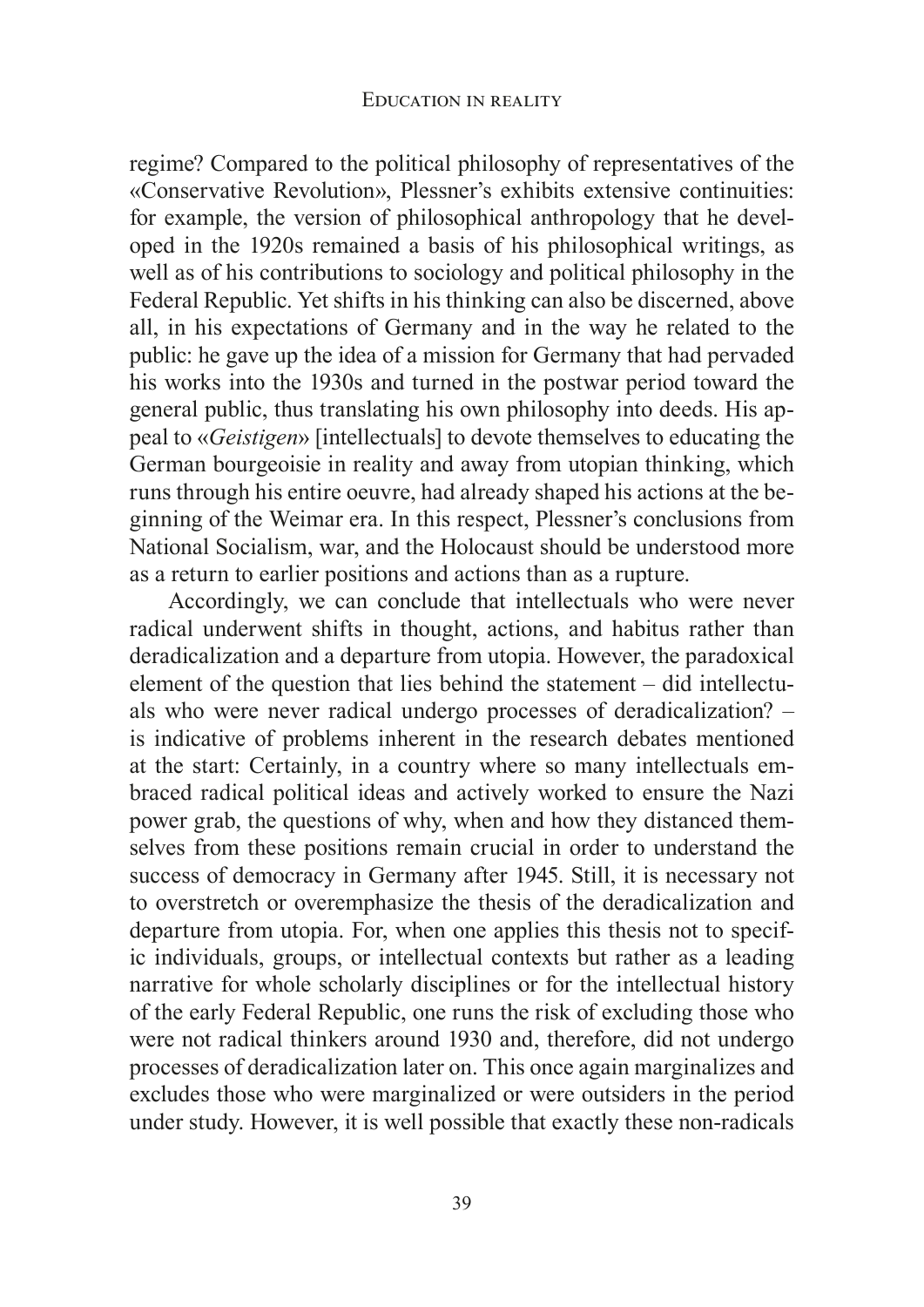who held a political middle ground since the early Weimar Republic decisively influenced the intellectual formation of the Federal Republic, even if their number was comparatively small. They had the authority of integrity and consistency behind them. By making the research question broader and by searching, in general, for the consequences that National Socialism, World War II, and the Holocaust had on the thinking and actions of individuals or groups, any such exclusion can be easily avoided. I did this here with Helmuth Plessner, but the question remains whether Plessner's conclusions – his renunciation of the German mission and his turn toward the broader public – are typical. Are there patterns in the ways that nonradical intellectuals reacted and dealt with these events? And if this is the case: Can these patterns be regarded as analogous to the deradicalization processes of left-wing and right-wing radical thinkers? Comparative studies of appropriate biographies are needed before this question can be answered [Epstein 2012].<sup>23</sup> Such a turn towards the political middle ground must include those who remained in Germany during the Third Reich [*Daheimgebliebene*] and remigrants, just as much as the intellectuals who were driven out of Germany and remained in their host country or traveled back and forth between their country of exile and Germany in the postwar period. Indeed, it is quite possible that the group of such refugees will be the largest.

(Translated from the German by Patricia Casey Sutcliffe)

## **Archival Sources**

Bibliotheek der Rijksuniversiteit Groningen (University Library Groningen): H. Plessner papers.

<sup>&</sup>lt;sup>23</sup> Epstein suggests that émigré historians to the United States, like Georg Iggers, Fritz Stern, and Renate Bridenthal, also concluded from their experience of National Socialism, the Holocaust, and the Second World War that they would be politically engaged [see, esp., Epstein  $2012, 61$ ].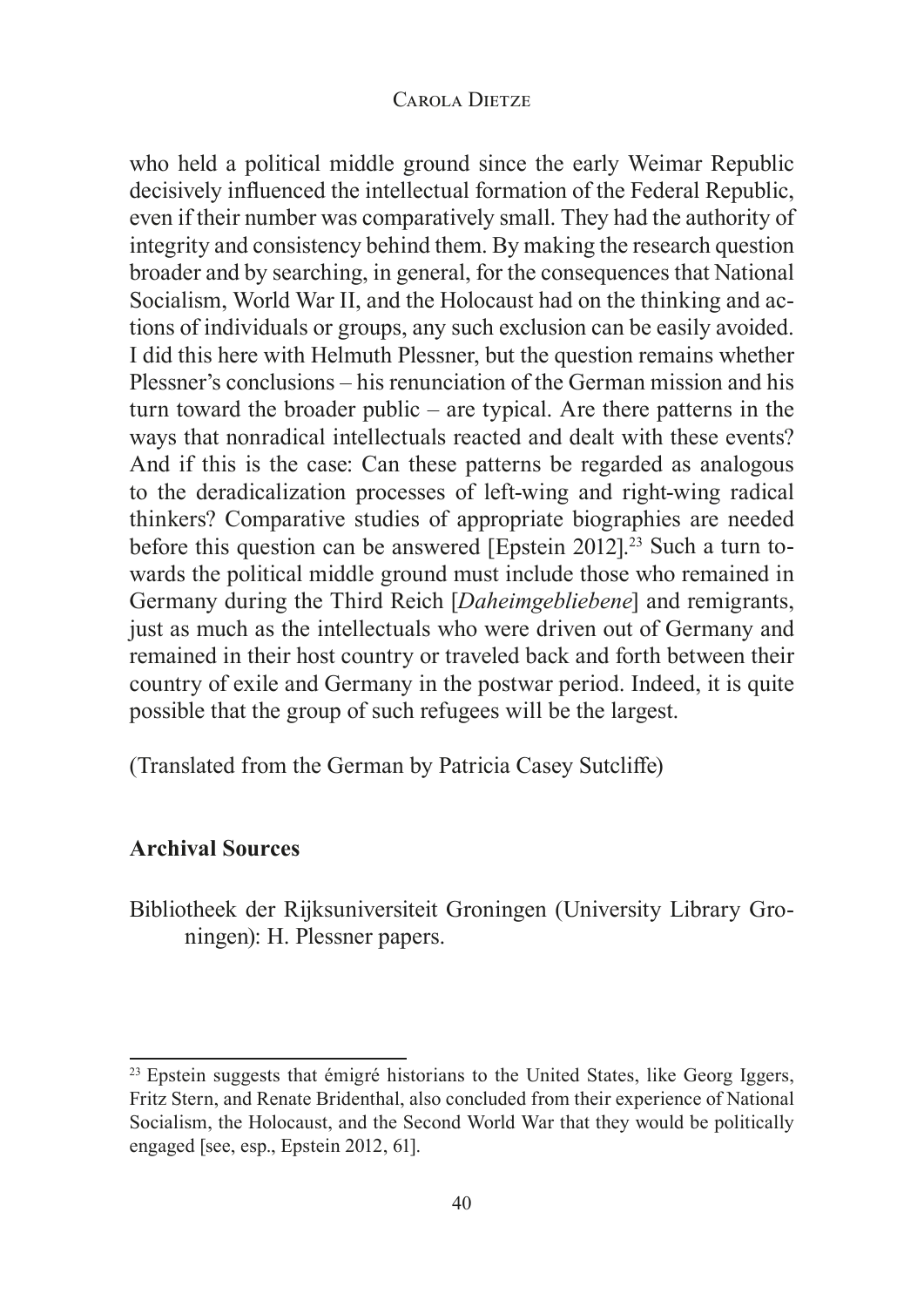## **Bibliography**

- Albrecht, C., Behrmann, G.C., Bock, M., Homann, H., Tenbruck. F.H. >@ *Die intellektuelle Gründung der Bundesrepublik. Eine Wirkungsgeschichte der Frankfurter Schule*, Frankfurt a.M., New York, Campus.
- Bernstein, J.M. [2019], Introduction, in: H. Plessner, Levels of Organic *Life and the Human. An Introduction to Philosophical Anthropology*, transl. Millay Hyatt, New York, Fordham University Press, xxxvii-lxv.
- Dahrendorf, R. [2006], *Homo Sociologicus. Ein Versuch zur Geschichte*, *Bedeutung und Kritik der Kategorie der sozialen Rolle*, 16th ed., Wiesbaden, Verlag für Sozialwissenschaft; original: Cologne, Opladen, 1959. See also the English translation by the author [1973]. *Homo Sociologicus*, London, Routledge & Kegan Paul.
- Dehli, M. [2007], Leben als Konflikt. Zur Biographie Alexander Mit $scherlichs$ , Göttingen, Wallstein.
- Dietze, C. [2002], Kein Gestus des Neubeginns. Helmuth Plessner als remigrierter Soziologe in der Wissenschaftskultur der Nachkriegszeit, in: B. Weisbrod (ed.), Akademische Vergangenheitspolitik. Beiträge zur Wissenschaftskultur der Nachkriegszeit, Göttingen, Wallstein, 75-96.
- Dietze, C. [2004], Der eigenen Wissenschaft treu bleiben. Helmuth Plessner im niederländischen Exil, in: H. Lehmann, O.G. Oexle (eds.), Nationalsozialismus in den Kulturwissenschaften. Leitbegriffe, Deutungsmuster, Paradigmenkämpfe, Erfahrungen und *Transformationen im Exil*, vol. 2, Göttingen, Vandenhoeck & Ruprecht, 417-449.
- Dietze, C. [2006a], Nachgeholtes Leben. Helmuth Plessner 1892-1985, Göttingen, Wallstein.
- Dietze, C. [2006b], Selbstvergewisserung im Exil. Autobiographische Dimensionen einer Meistererzählung: 'Die verspätete Nation' von Helmuth Plessner, in: G. Hartung, K. Schiller (eds.), Weltoffe*ner Humanismus. Philosophie, Philologie und Geschichte in der deutsch-jüdischen Emigration*, Bielefeld, transcript, 111-131.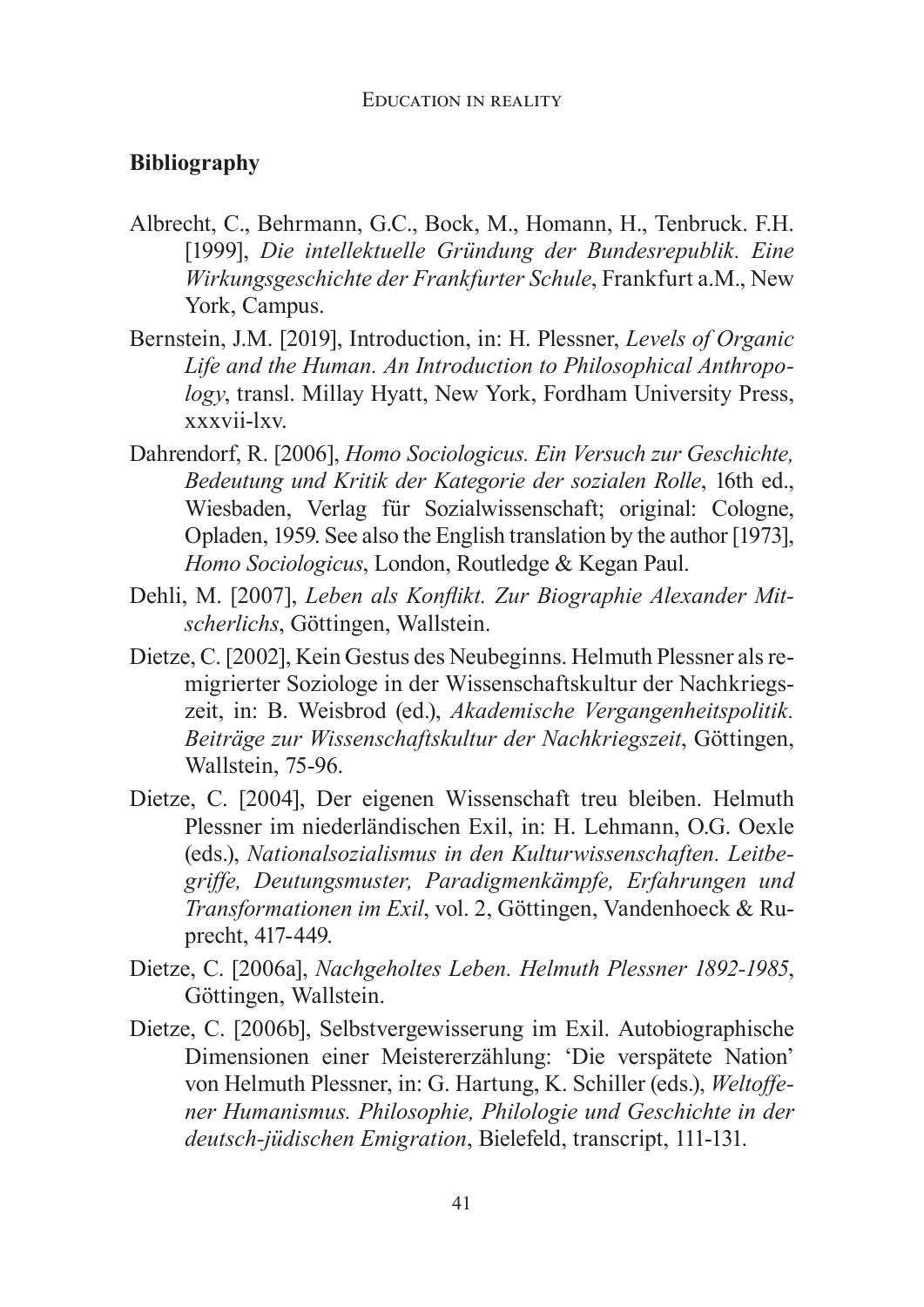- Dietze, C. [2008], Kein Jud' und kein Goi'. Konfligierende Selbst- und Fremdwahrnehmungen eines assimilierten 'Halb-Juden' in Exil und Remigration: das Beispiel Helmuth Plessner, in: I. von der Lühe, A. Schildt, S. Schüler-Springorum (eds.), *Auch in Deutschland waren wir nicht wirklich zu Hause. Jüdische Remigration*  nach 1945, Göttingen, Wallstein, 224-246.
- Dietze, C. [2011], Erziehung zur Wirklichkeit. Der Beitrag Helmuth Plessners zur intellektuellen Gründung der Bundesrepublik, in: A. Gallus, A. Schildt (eds.), Rückblickend in die Zukunft. Politi*sche Öffentlichkeit und intellektuelle Positionen in Deutschland um 1950 und um 1930*, Göttingen, Wallstein, 312-324.
- Duden [2001], *Deutsches Universalwörterbuch*, 4th newly rev. and exp. ed., Mannheim, Bibliographisches Institut & F.A.Brockhaus.
- Epstein, C. [2012], The Second Generation: Historians of Modern Germany in Postwar America, in: Bulletin of the German Historical *Institute* 51, 55-63.
- Eckel, J. [2005], *Hans Rothfels. Eine intellektuelle Biographie im 20. Jahrhundert*, Göttingen, Wallstein.
- Eßbach, W., Fischer, J., Lethen, H. (eds.) [2002], Plessners 'Grenzen der *Gemeinschaft'. Eine Debatte, Frankfurt a.M., Suhrkamp.*
- Etzemüller, T. [2001], Sozialgeschichte als politische Geschichte. *Werner Conze und die Neuorientierung der westdeutschen Geschichtswissenschaft nach 1945*, Munich, Oldenbourg.
- Fischer, J. [1990], Die exzentrische Nation, der entsicherte Mensch und das Ende der deutschen Weltstunde. Über eine Korrespondenz zwischen Helmuth Plessners philosophischer Anthropologie und seiner Deutschlandstudie, in: *Deutsche Vierteljahresschrift für Literaturwissenschaft und Geistesgeschichte* 64, 395-426.
- Fischer, J. [1993], Plessner und die politische Philosophie der zwanziger Jahre, in: V. Gerhardt, H. Ottman, M.P. Thompson (eds.), *Politi*sches Denken Jahrbuch 1992, Stuttgart, J.B. Metzler, 53-78.
- Fischer, J. [2002], Panzer oder Maske. 'Verhaltenslehren der Kälte' oder Sozialtheorie der 'Grenze', in: W. Eßbach, J. Fischer, H. Lethen (eds.), Plessners 'Grenzen der Gemeinschaft'. Eine Debatte, Frankfurt a.M., Suhrkamp, 80-102.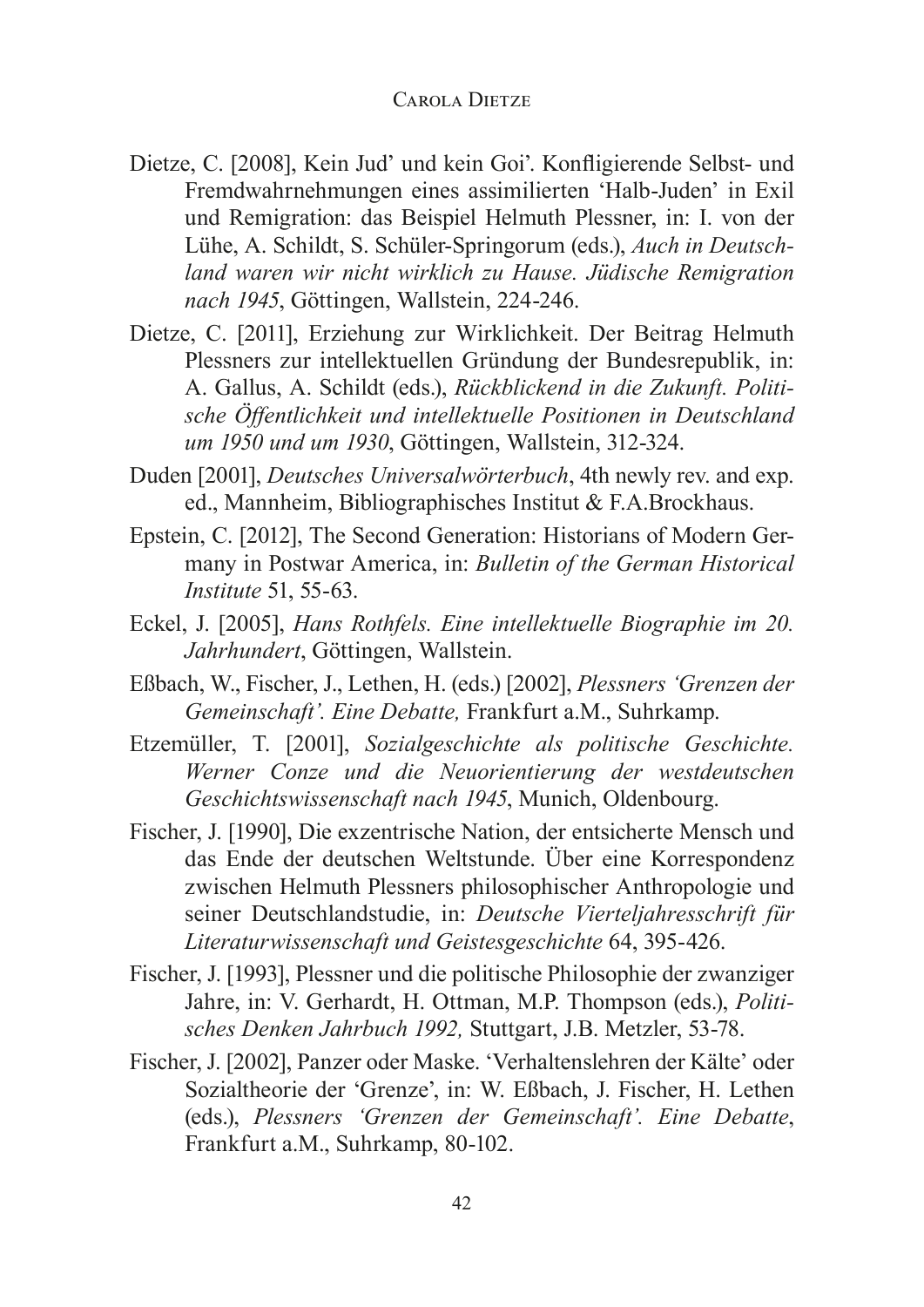- Fischer, J. [2008], *Philosophische Anthropologie. Eine Denkrichtung des 20. Jahrhunderts*, Freiburg, Karl Alber.
- Fischer, J. [2018], Epilogue. Political Anthropology: Plessner's Fascinating Voice from Weimar, in: H. Plessner, *Political Anthropology*, ed. H. Delitz and R. Seyfert, transl. N.F. Schott, with an epilogue by J. Fischer, Evanston, Northwestern University Press, 89-110.
- Fischer, T., Lorenz, M.N. (eds.) [2007], *Lexikon der 'Vergangenheitsbewältigung' in Deutschland. Debatten- und Diskursgeschichte*  des Nationalsozialismus nach 1945, Bielefeld, transcript.
- Freyer, H. [1931], *Revolution von rechts*, Jena, Eugen Diederichs Verlag.
- Gross, R. [2000], Carl Schmitt und die Juden. Eine deutsche Rechts*lehre*, Frankfurt a.M, Suhrkamp.
- Habermas, J. [1958], Anthropologie, in: A. Diemer, I. Frenzel (eds.), Das Fischer Lexikon. Philosophie, Frankfurt a.M., Fischer, 18-35.
- Hacke, J. [2006], *Philosophie der Bürgerlichkeit. Die liberalkonservative Begründung der Bundesrepublik*, Göttingen, Vandenhoeck & Ruprecht.
- Hacke, J. [2009], *Die Bundesrepublik als Idee. Zur Legitimationsbedürftigkeit politischer Ordnung*, Hamburg, Hamburger Edition.
- Haucke, K. [2000], *Plessner zur Einführung*, Hamburg, Junius.
- Herbert, U. (ed.) [2002], *Wandlungsprozesse in Westdeutschland. Belastung, Integration, Liberalisierung 1945-1980*, Göttingen, Wallstein.
- Hermand, J. [1989], *Kultur im Wiederaufbau. Die Bundesrepublik Deutschland 1945-1965*, Frankfurt a.M., Ullstein.
- Hohls, R., Jarausch, K. (eds.) [2000], *Versäumte Fragen. Deutsche Historiker im Schatten des Nationalsozialismus*, Stuttgart, Deutsche Verlagsanstalt.
- Kämpf, H. [2001], *Helmuth Plessner. Eine Einführung*, Düsseldorf, Parerga.
- Kelly, A. [1981], *The Descent of Darwin: The Popularization of Darwinism in Germany, 1860-1914*, Chapel Hill, University of North Carolina Press.
- Keßler, M. [2001], *Exilerfahrung in Wissenschaft und Politik. Remi*grierte Historiker in der frühen DDR, Cologne, Böhlau.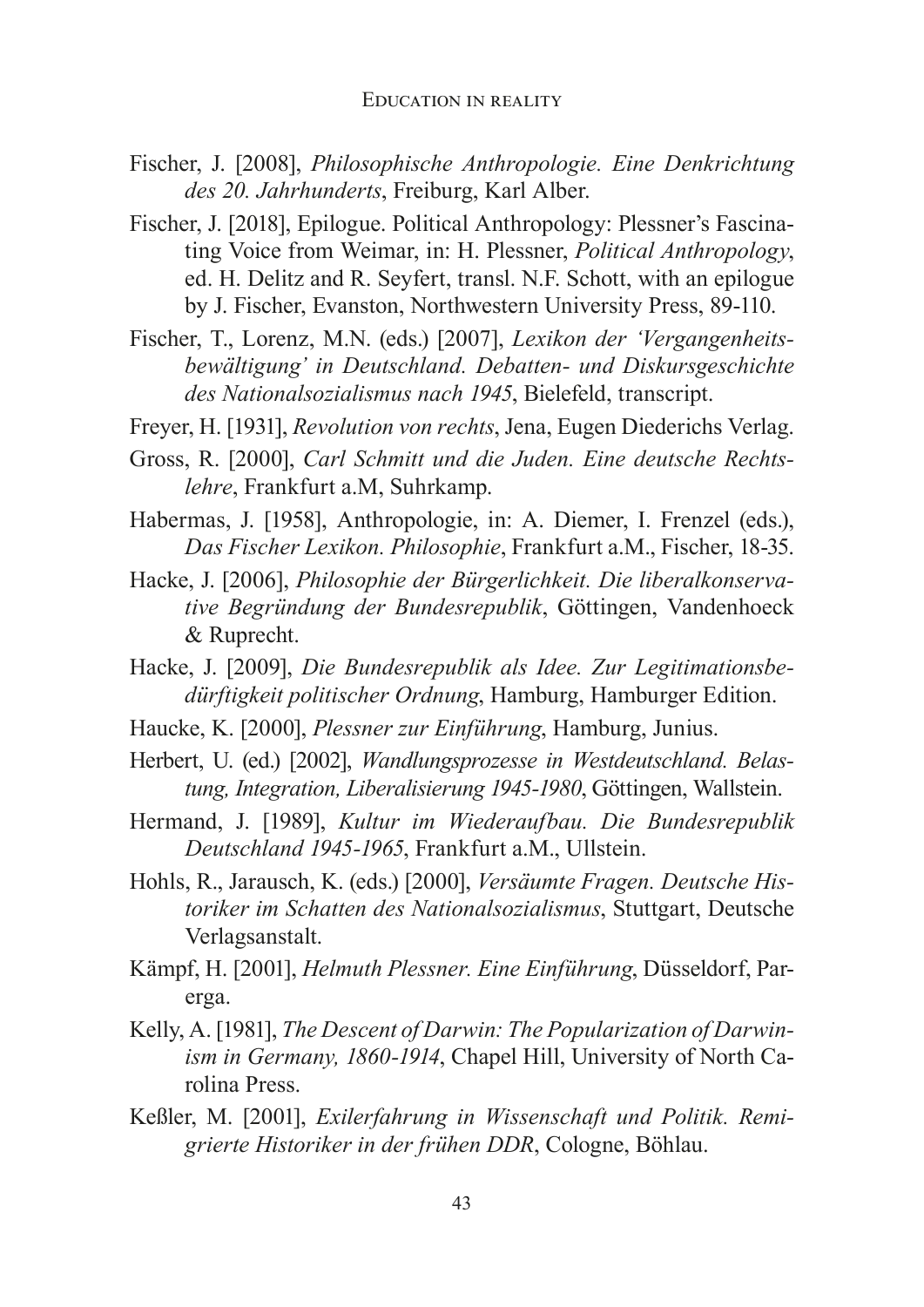- Koebner, T., Sautermeister, G., Schneider, S. (eds.) [1987], *Deutschland* nach Hitler. Zukunftspläne im Exil und aus der Besatzungszeit 1939-1949, Opladen, Westdeutscher Verlag.
- König, H. [1998], *Der Fall Schwerte im Kontext*, Opladen, Wiesbaden, Westdeutscher Verlag.
- Krohn, C.-D., Schumacher, M. (eds.) [2000], *Exil und Neuordnung*. *Beiträge zur verfassungspolitischen Entwicklung in Deutschland*  nach 1945, Düsseldorf, Droste.
- Krüger, H.-P. [1999], Zwischen Lachen und Weinen, vol. 1: Das Spektrum *menschlicher Phänomene*, Berlin, Akademie-Verlag.
- Krüger, H.-P. [2001], Zwischen Lachen und Weinen, vol. 2: Der dritte *Weg philosophischer Anthropologie und die Geschlechterfrage*, Berlin, Akademie-Verlag.
- Krüger, H.-P. [2009], The Public Nature of Human Beings. Parallels between Classical Pragmatisms and Helmuth Plessner's Philosophical Anthropology, in: *Iris. European Journal of Philosophy and Public Debate*
- Krüger, H.-P. [2010], Persons and Their Bodies: The Körper/Leib Distinction and Helmuth Plessner's Theories of Ex-centric Positionality and *Homo absconditus*, in: *Soma and Psyche*: *Journal of Speculative Philosophy*
- van Laak, D. [1993]. *Gespräche in der Sicherheit des Schweigens. Carl Schmitt in der politischen Geistesgeschichte der frühen Bundesrepublik*, Berlin, Akademie-Verlag.
- Langewiesche, D. [1997], Die Universität Tübingen in der Zeit des Nationalsozialismus: Formen der Selbstgleichschaltung und Selbstbehauptung, in: *Geschichte und Gesellschaft*
- Leggewie, C. [1998], Von Schneider zu Schwerte. Das ungewöhnliche *Leben eines Mannes, der aus der Geschichte lernen wollte*, Munich, Hanser.
- Lehmann, K.D. (ed.) [1993], *Deutsche Intellektuelle im Exil. Ihre Akademie und die 'American Guild for German Cultural Freedom'*, Munich, Saur.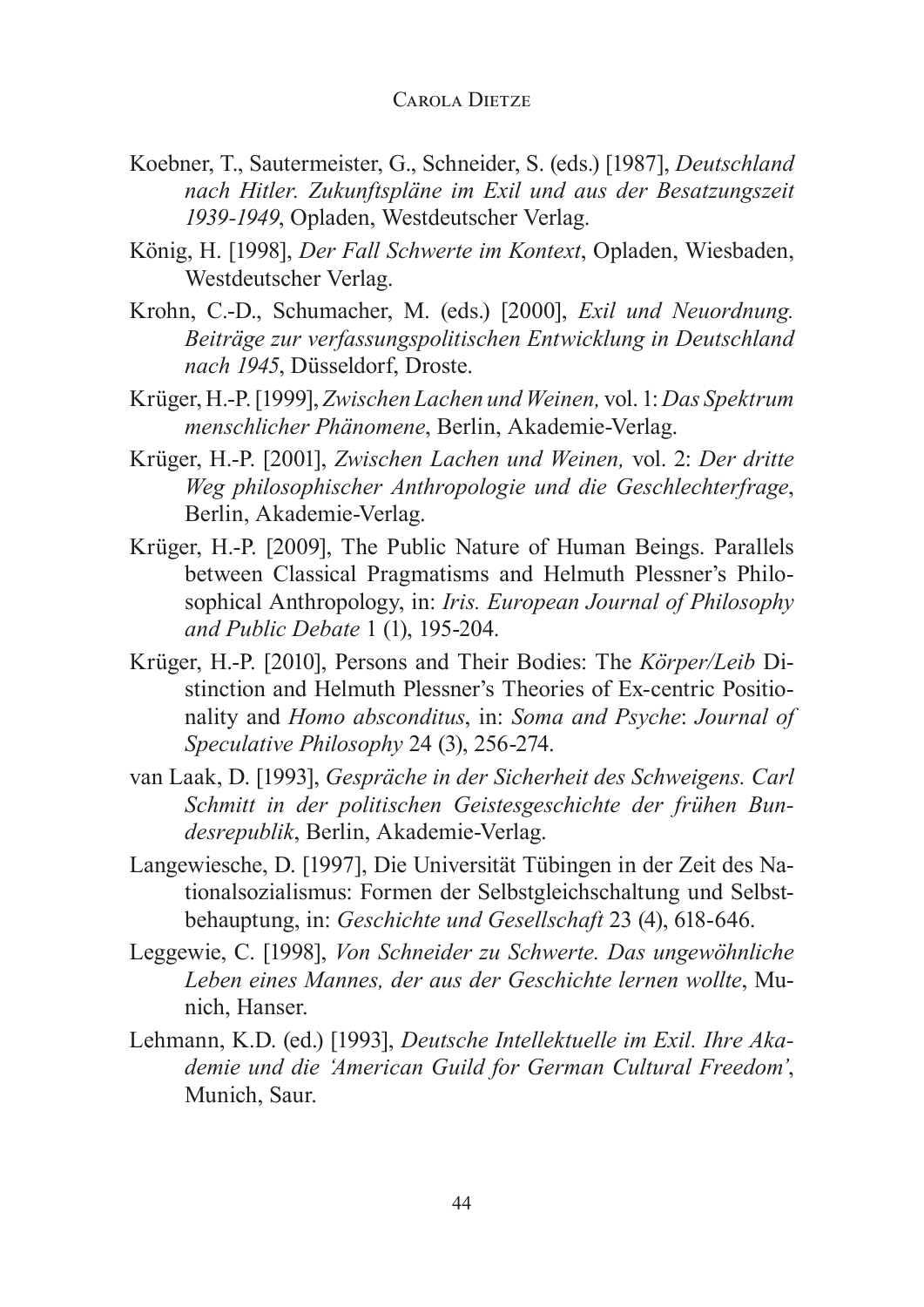- Lethen, H. [1994], Verhaltenslehren der Kälte. Lebensversuche zwi*schen den Kriegen*, Frankfurt a.M., Suhrkamp.
- Marten, H.-G. [1987], *Der niedersächsische Ministersturz. Protest und Widerstand der Georg-August-Universität Göttingen gegen den*  Kultusminister Schlüter im Jahre 1955, Göttingen, Vandenhoeck & Ruprecht.
- Morat, D. [2007], *Von der Tat zur Gelassenheit. Konservatives Denken bei Martin Heidegger, Ernst Jünger und Friedrich Georg Jünger 1920-1960*, Göttingen, Wallstein.
- De Mul, J. (ed.) [2014], *Plessner's Philosophical Anthropology: Perspectives and Prospects*, Amsterdam, Amsterdam University Press.
- Müller, J.-W. [2002], The Soul in the Age of Society and Technology: Helmuth Plessner's Defensive Liberalism, in: J.P. McCormick (ed.), Confronting Mass Democracy and Industrial Technolo*gy: Political and Social Theory from Nietzsche to Habermas*, Durham, Duke University Press, 139-161.
- Muller, J.Z. [1987], The Other God That Failed: Hans Freyer and the *Deradicalization of German Conservatism, Princeton, Princeton* University Press.
- Naumann, K. (ed.) [2001], *Nachkrieg in Deutschland*, Hamburg, Hamburger Edition.
- Nolte, P. [2000], *Die Ordnung der deutschen Gesellschaft. Selbstentwurf und Selbstbeschreibung im 20. Jahrhundert*, Munich, C.H. Beck.
- Ott, H. [1992], *Martin Heidegger. Unterwegs zu seiner Biographie*, Frankfurt a.M., Campus-Verlag.
- Philosophical Anthropology and Contemporary German Thought [2009], in: *Iris. European Journal of Philosophy and Public Debate* 1 (1).
- Plessner, H. [1918], Reichshilfe der Städte für die Universität Dorpat, in: *Der Tag*, 14.11.1918.
- Plessner, H. [1920a], Die Untergangsvision und Europa, in: Der neue *Merkur* 4, 265-279.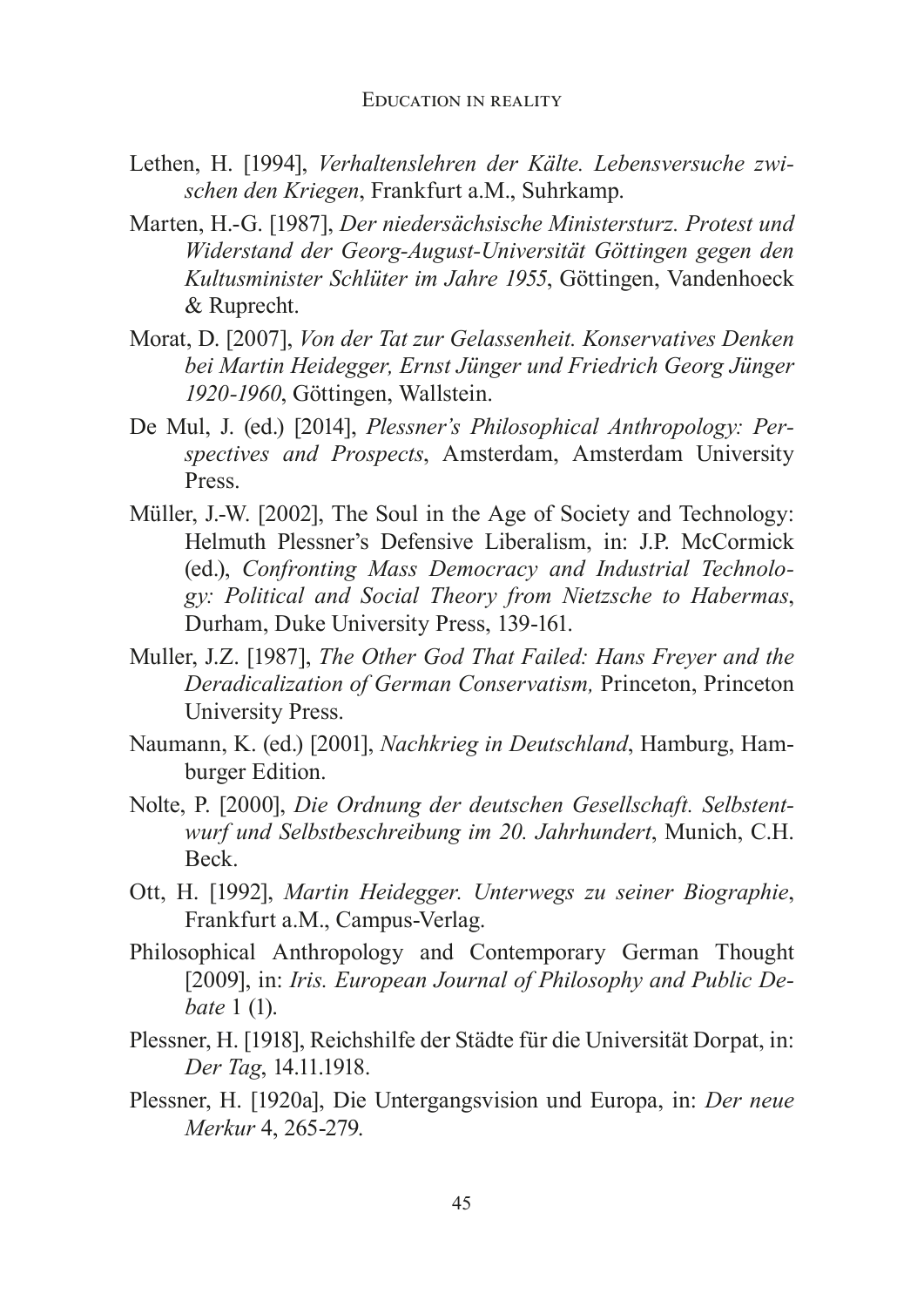- Plessner, H. [1920b], Staatskunst und Menschlichkeit, in: *Volkswacht für Schlesien*, 9.11.1920; reprinted in: H. Plessner [2001], *Politik – Anthropologie – Philosophie. Aufsätze und Vorträge*, ed. S. Giammusso, H.-U. Lessing, Munich, Fink, 47-50.
- Plessner, H. [1921], Politische Kultur, in: Frankfurter Zeitung, 3.4.1921; reprinted in: H. Plessner [2001], *Politik – Anthropologie – Philosophie. Aufsätze und Vorträge*, ed. S. Giammusso, H.-U. Lessing, Munich, Fink, 51-56.
- Plessner, H. [1921a], Universität und Staatsinteresse (Teil 1), in: Frank*furter Zeitung*, 20.10.1921.
- Plessner, H. [1921b], Universität und Staatsinteresse (Teil 2), in: *Frankfurter Zeitung*, 3.11.1921.
- Plessner, H. [1921c], Politische Erziehung in Deutschland, in: Die *Zukunft*, 5.11.1921.
- Plessner, H. [1921d], Die gegenwärtige Lage der deutschen Philosophie (in two parts), in: *Deutsche Allgemeine Zeitung Unterhaltungsblatt*, 16.8.1921, 17.8.1921.
- Plessner, H. [1922a], Psychologie und Verlebendigung der Wissenschaft, in: *Frankfurter Zeitung Abendblatt*, 14.12.1922.
- Plessner, H. [1922b], Über den Realismus in der Psychologie, in: Die *Westmark' Rheinische Monatsschrift für Politik, Wirtschaft und Kultur*
- Plessner, H. [1923], *Die Einheit der Sinne. Grundlinien einer Ästhesiologie des Geistes.* Bonn, Friedrich Cohen; reprinted in: H. Plessner, >@*Gesammelte Schriften*, vol. 3: *Anthropologie der Sinne*, Frankfurt a.M., Suhrkamp, 7-315.
- Plessner, H. [1924], *Grenzen der Gemeinschaft. Eine Kritik des sozialen Radikalismus, Bonn, Cohen; reprinted in: H. Plessner [1981], Gesammelte Schriften, vol. 5: Macht und menschliche Natur, Frank*furt a.M., Suhrkamp, 7-133.
- Plessner, H. [1928], *Die Stufen des Organischen und der Mensch. Einleitung in die Philosophische Anthropologie*, Berlin/Leipzig: Walter de Gruvter, 1928; reprinted in: H. Plessner [1981], *Gesammelte Schriften*, vol. 4: *Die Stufen des Organischen und der Mensch.*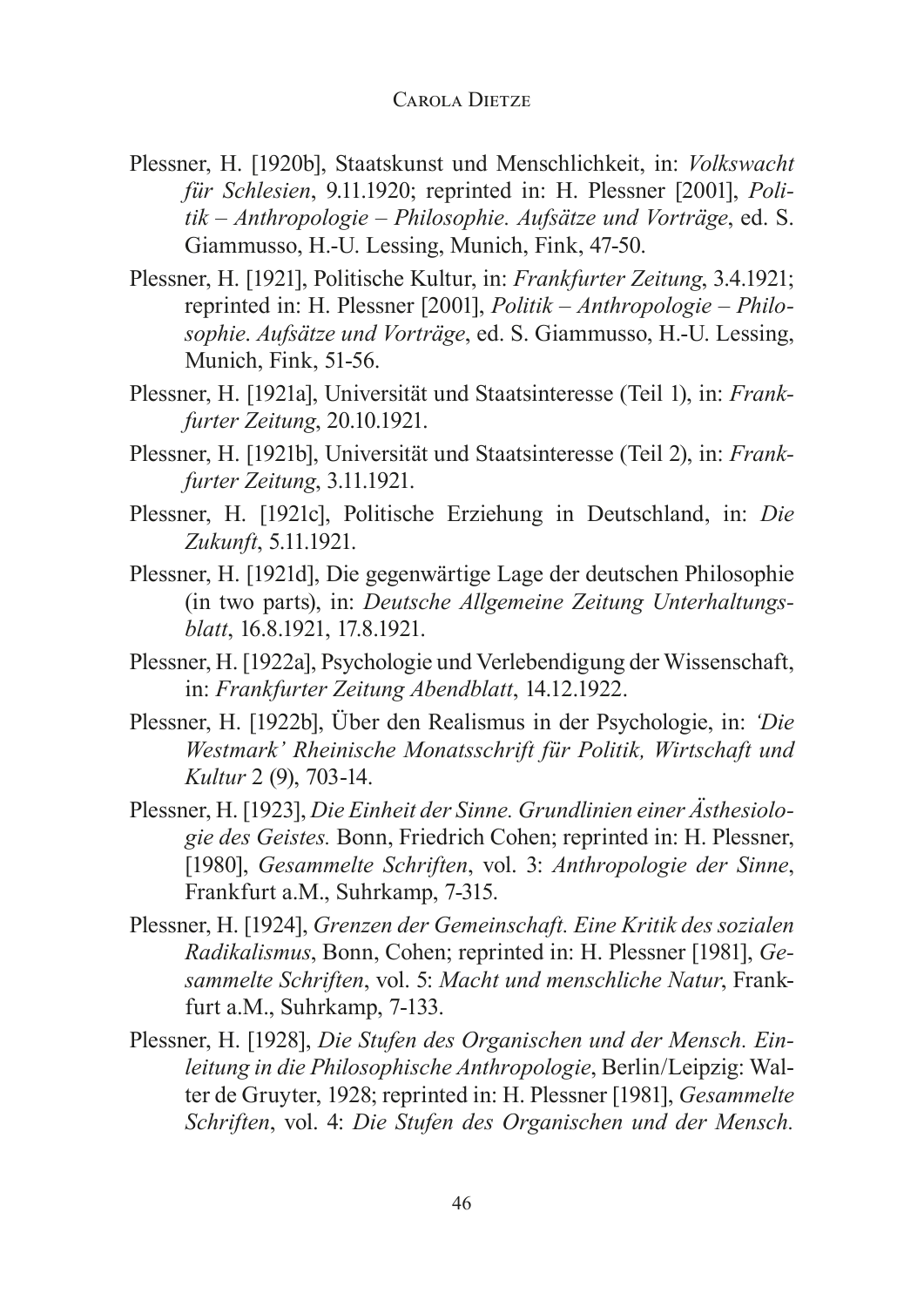Einleitung in die Philosophische Anthropologie, Frankfurt a.M., Suhrkamp.

- Plessner, H. [1931], Macht und menschliche Natur. Ein Versuch zur Anthropologie der geschichtlichen Weltansicht, Berlin, Junker & Dünnhaupt; reprinted in: H. Plessner [1981], Gesammelte Schriften, vol. 5: Macht und menschliche Natur, Frankfurt a.M., Suhrkamp, 135-234.
- Plessner, H. [1938], Tier und Mensch, in: Die neue Rundschau 49 (1938), 313-337.
- Plessner, H. [1939], Lage der deutschen Philosophie, in: Maß und Wert 2 (6), 796-815.
- Plessner, H. [1941] Lachen und Weinen. Eine Untersuchung nach den Grenzen menschlichen Verhaltens, Arnhem: Van Loghum Slaterus; reprinted in: H. Plessner, [1982], *Gesammelte Schriften*, vol. 7: Ausdruck und menschliche Natur, Frankfurt a.M., Suhrkamp, 201-387.
- Plessner, H. [1944a], Het probleem Duitsland, in: De Vrije Katheder 4  $(12), 1-3.$
- Plessner, H. [1944b], Oosterijk, in: De Toekomst 3, 3-5.
- Plessner, H. [1944c], Het wapen tegen den totalen staat, in: De Toekomst  $4, 7-8.$
- Plessner, H. [1944d], Duitsland na den oorlog. Heropvoeding der Duitsche jeugd. Kan het Nationaal Sozialistisch gif uit de geesten worden verdreven?, in: Het Parool, 12.12.1944.
- Plessner, H. [1953], Politische Kultur. Vom Wert und Sinn der Staatskunst als Kulturaufgabe, in: Deutsche Universitätszeitung, 8.2.1953, 6-7.
- Plessner, H. [1957], Unsere Begegnung, in: Rencontre/Encounter/Begegnung. Contributions à une psychologie humaine dédiées au Professeur FJJ Buytendijk, ed. M.J. Langeveld, Utrecht, 331-38; reprinted in: H. Plessner [2001], *Politik – Anthropologie – Philo*sophie. Aufsätze und Vorträge, ed. S. Giammusso, H.-U. Lessing, Munich, Fink, 311-319.
- Plessner, H. [1960a], Soziale Rolle und menschliche Natur, in: Erkenntnis und Verantwortung. Festschrift für Theodor Litt zum 80. Ge-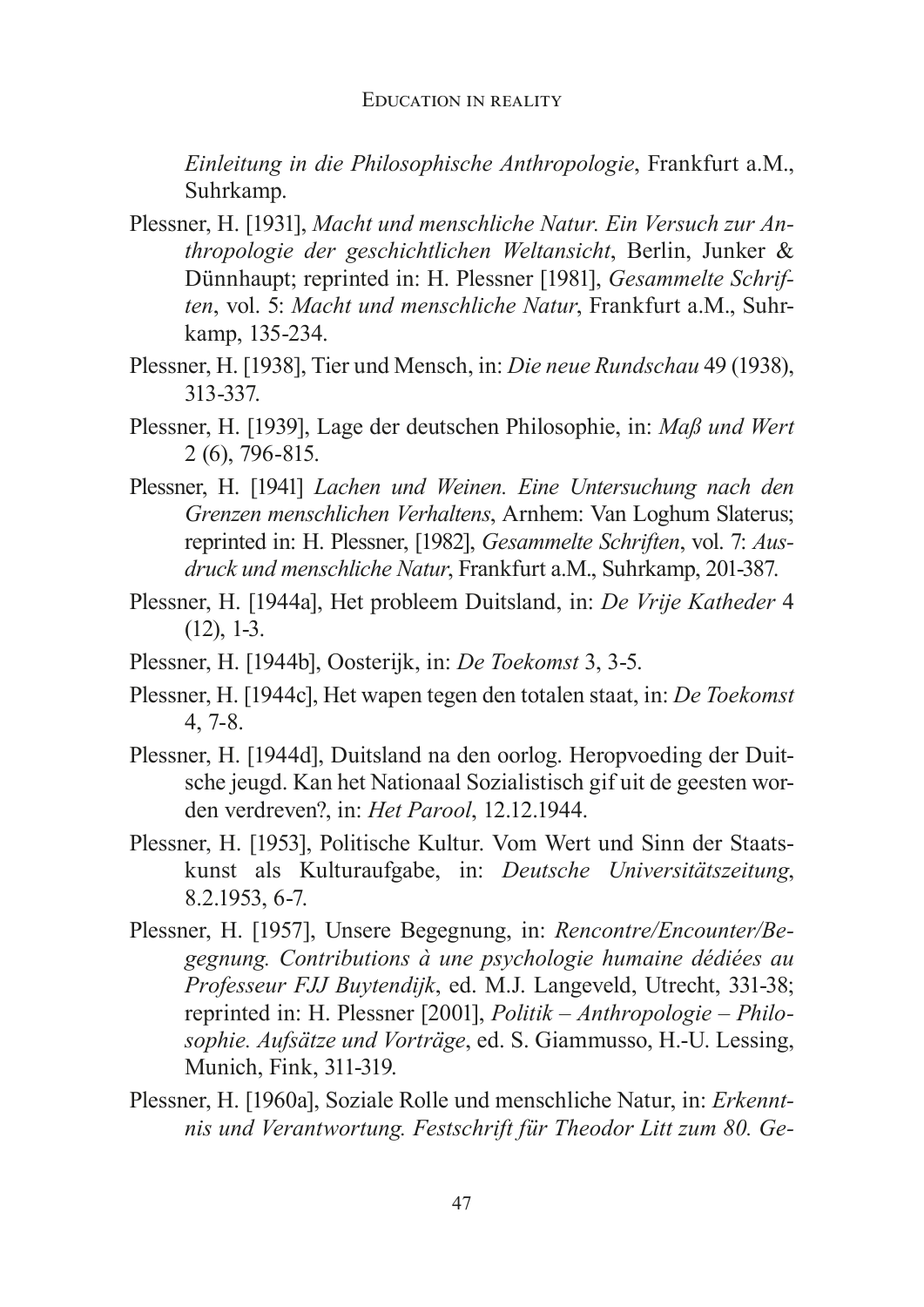*burtstag*, ed. J. Derbolav, F. Nicoli, Düsseldorf, Pädagogischer Verlag Schwann, 105-115; reprinted in: H. Plessner [1985], Gesammelte Schriften, vol. 10: Schriften zur Soziologie und Sozial*philosophie*, Frankfurt a.M., Suhrkamp, 227-240.

- Plessner, H. [1960b], Das Problem der Öffentlichkeit und die Idee der Entfremdung. Rede anläßlich der Übernahme des Rektorats der Universität am 7. Mai 1960, Göttingen, Vandenhoeck & Ruprecht; reprinted in: H. Plessner [1985], Gesammelte Schriften, vol. 10: Schriften zur Soziologie und Sozialphilosophie, Frankfurt a.M., Suhrkamp, 212-226.
- Plessner, H. [1966], Diesseits der Utopie. Ausgewählte Beiträge zur Kultursoziologie, Düsseldorf, Diederichs.
- Plessner, H. [1970], Laughing and Crying. A Study of the Limits of Human Behavior, transl. J.S. Churchill and M. Grene, Evanston, Northwestern University Press.
- Plessner, H. [1974], Die verspätete Nation. Über die politische Verführbarkeit bürgerlichen Geistes, Frankfurt a.M., Suhrkamp; first published as H. Plessner [1935], Das Schicksal deutschen Geistes im Ausgang seiner bürgerlichen Epoche, Zürich, Niehans; newly revised as H. Plessner [1959], Die verspätete Nation. Über die politische Verführbarkeit bürgerlichen Geistes, Stuttgart, Kohlhammer.
- Plessner, H. [1999] The Limits of Community. A Critique of Social Radicalism, transl. A. Wallace, New York, Prometheus Books.
- Plessner, H. [2018] *Political Anthropology*, ed. H. Delitz and R. Seyfert, transl. N.F. Schott, with an epilogue by J. Fischer, Evanston, Northwestern University Press.
- Plessner, H. [2019], Levels of Organic Life and the Human. An Introduction to Philosophical Anthropology, transl. M. Hyatt, New York, Fordham University Press.
- Schael, O. [2002]. Die Grenzen der akademischen Vergangenheitspolitik: Der Verband der nicht-amtierenden (amtsverdrängten) Hochschullehrer und die Göttinger Universität, in: B. Weisbrod (ed.), Akademische Vergangenheitspolitik, Göttingen, Wallstein, 53-72.
- Schildt, A., Sywottek, A. (eds.) [1998], Modernisierung im Wiederaufbau. Die westdeutsche Gesellschaft der 50er Jahre, Bonn, Dietz.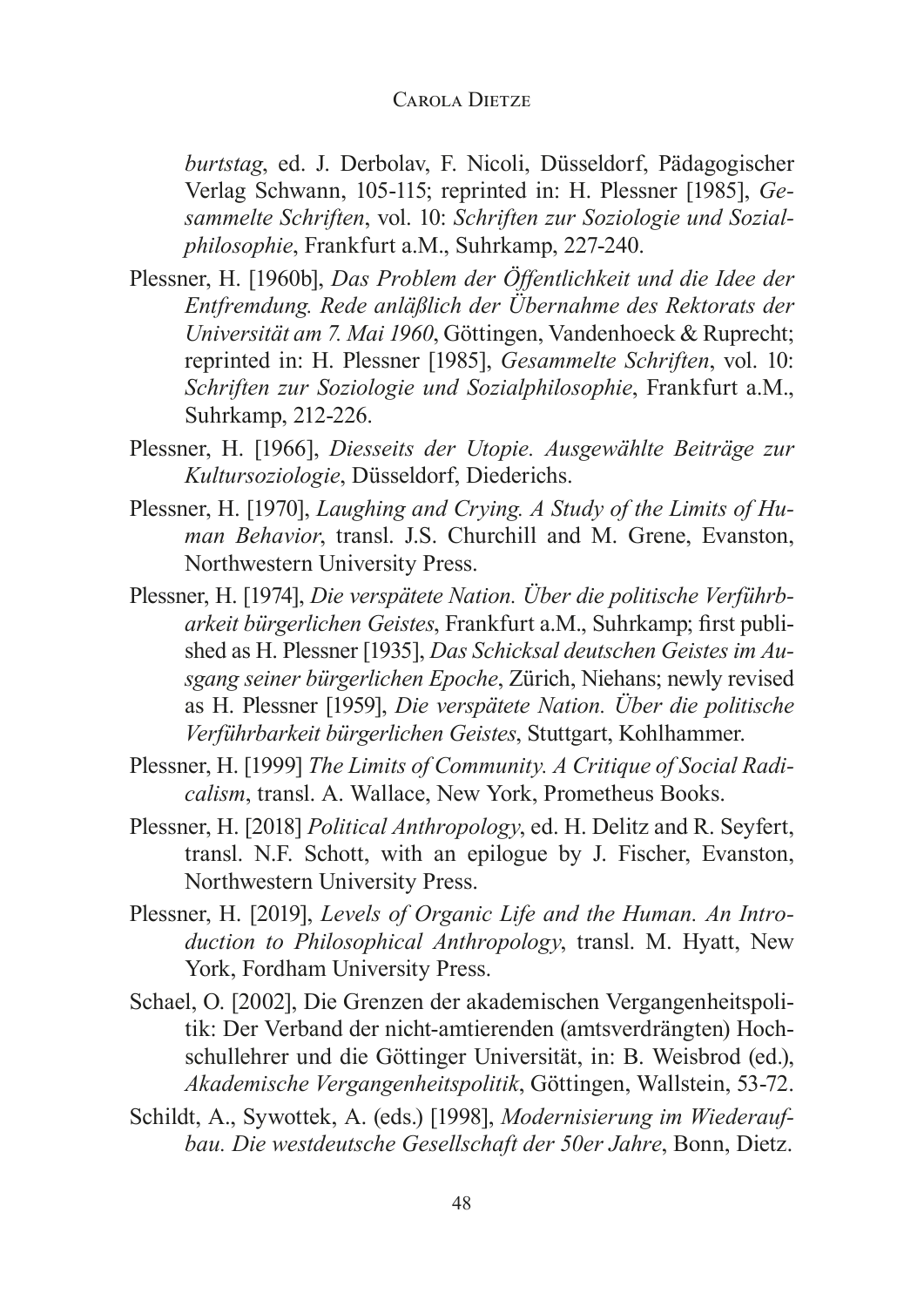- Schüßler, K. [2000], Helmuth Plessner. Eine intellektuelle Biographie, Berlin, Philo-Verlag.
- Shusterman, R. (ed.) [2010], Soma and Psyche. Journal of Speculative Philosophy 24, 3.
- Weisbrod, B. (ed.) [2002], Akademische Vergangenheitspolitik. Beiträge zur Wissenschaftskultur der Nachkriegszeit, Göttingen, Wallstein.
- Weisbrod, B. (ed.) [2003]. The Moratorium of the Mandarins and the Self-Denazification of German Academe: A View from Göttingen, in: Contemporary European History 12 (1), 47-69.
- Wildt, M. [2010], An Uncompromising Generation: The Nazi Leadership of the Reich Security Main Office, trans. Lampert, T., Madison, University of Wisconsin Press.
- Yos, R. [2019], Der junge Habermas. Eine ideengeschichtliche Untersuchung seines frühen Denkens 1952-1962, Berlin, Suhrkamp.

#### **Keywords**

German history; intellectual history; political philosophy; anti-utopian thinking; **Helmuth Plessner** 

#### **Abstract**

To what extent were intellectuals responsible for the Nazi power grab, and how could they contribute to a new beginning in Germany after 1945? Numerous scholars have debated these questions in relation to right-wing academics. This article places the intellectual development of the "half-Jew" and emigrant Helmuth Plessner in the context of such debates. As a man of the political middle who cautioned against political extremism on both the right and left all his life, Plessner was a rare breed in twentieth-century Germany. In contrast to right-wing intellectuals who advocated for the «Third Reich», Plessner did not undergo processes of self-mobilization and disillusionment, nor did he have to deal with the issue of his own guilt. Therefore, in his case the question is rather what conclusions he drew from his experience of National Socialism and the Second World War and what effects this had on his thinking and actions. The article shows there was one goal in Plessner's political philosophy as a decisive and ever-present concern: the education of the German bourgeoisie to deal with the world as it really was, that is, with reality (Erziehung zur Wirklichkeit) and